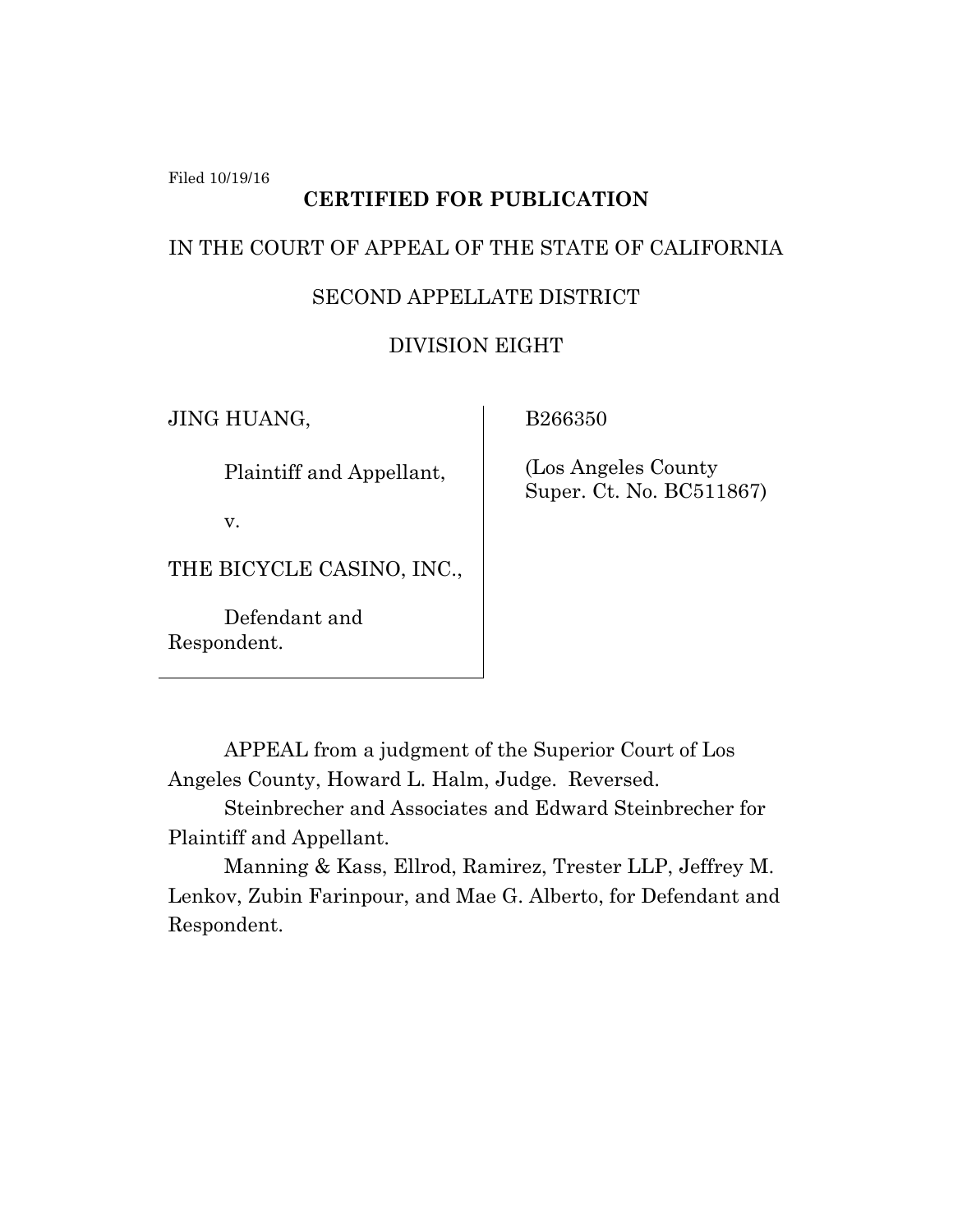Jing Huang was injured boarding a shuttle bus provided by Bicycle Casino, Inc. (Bicycle Casino or the casino), which transported passengers from Monterey Park to Bicycle Casino in Bell Gardens. Huang sued Bicycle Casino for negligence. The trial court granted Bicycle Casino's motion for summary judgment. We reverse.

### **FACTS AND PROCEDURE**

Huang alleged Bicycle Casino was a common carrier and had a duty and responsibility to ensure the safety and security of its patrons who took the shuttle bus. Bicycle Casino allegedly knew or should have known of the dangers associated with patrons boarding the shuttle bus and was negligent in failing to provide a safe passageway for its patrons to enter the shuttle.

The relevant facts reflected in the parties' separate statements of undisputed material facts are as follows. According to the Asian Games Manager at Bicycle Casino, the casino operated a free shuttle service for a select group of people to whom it disbursed advertisements. The shuttle picked up passengers at certain restaurants and other landmarks on public streets and took them to Bicycle Casino to gamble.

The shuttle picked up passengers in Monterey Park on Garvey Street. It had been picking up passengers at that location since March 2012. The shuttle held 45 people, including the driver. There were no shuttle stop signs. The shuttle driver typically stood at the top of the steps of the bus, and the waiting passengers would "crowd" onto the shuttle. The driver collected players cards that Bicycle Casino issued. Huang filled out paperwork to receive the card, but she did not pay any money for it. The shuttle passengers had access to special promotions like gambling chips and free lunches when they arrived at Bicycle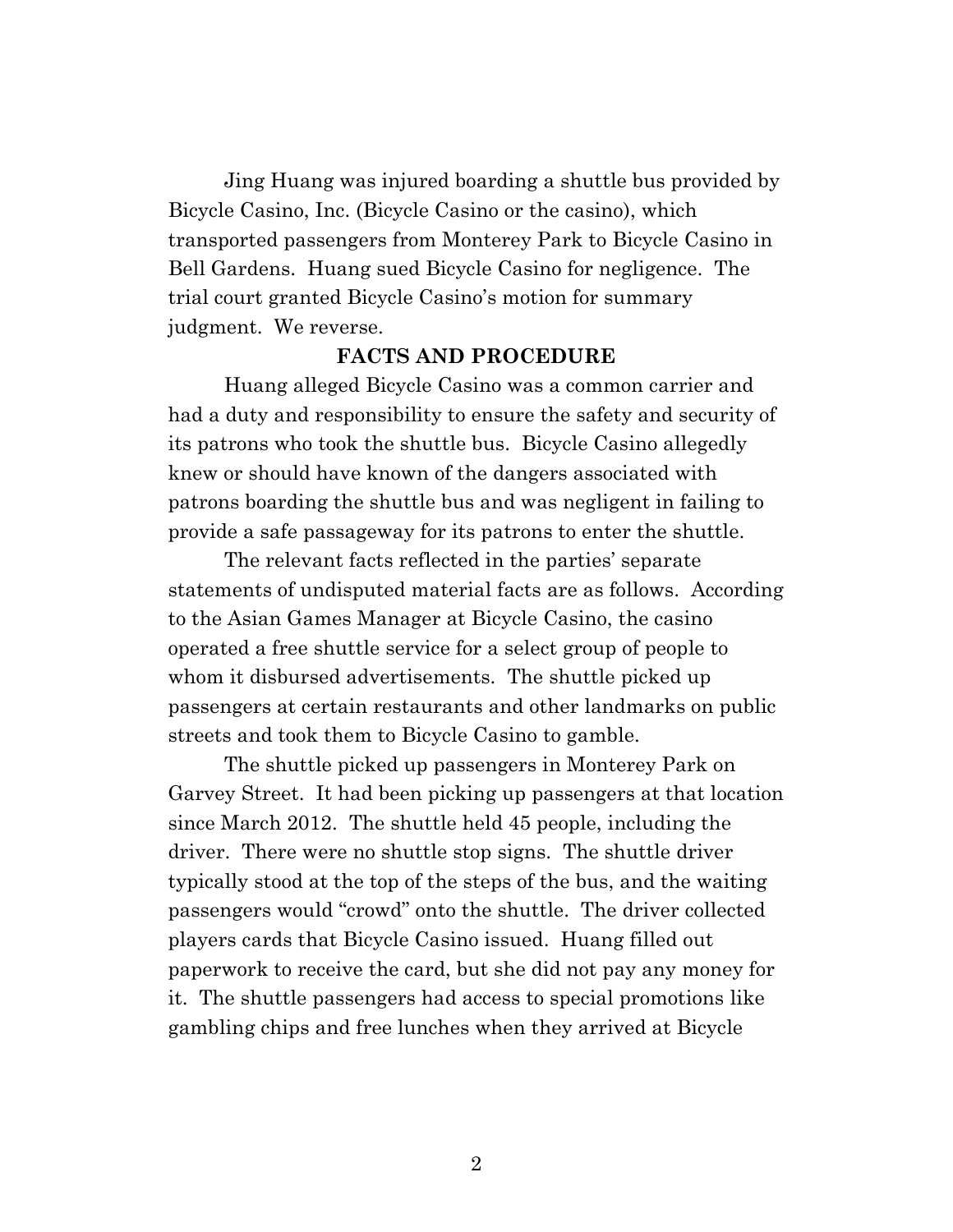Casino, where a casino host would return their players cards as they disembarked the shuttle. This was the purpose of checking their players cards when they boarded the shuttle. But individuals could board the shuttle if they did not have a players card. In this event, the shuttle driver would ask for their identification.

On October 22, 2012, at around 1:00 p.m., Huang was waiting for the Bicycle Casino shuttle along with a crowd of others. One witness estimated approximately 40 to 50 people were waiting, while another estimated 60 to 70. The shuttle was supposed to pick up passengers at 1:15 p.m. The next pick up time was 2:15 p.m. When the shuttle arrived, it stopped approximately 20 to 30 meters from where the group was standing. The waiting crowd ran toward the shuttle, and Huang rushed to the shuttle with everyone else. Approximately 20 people had already boarded the shuttle at the time Huang tried to board. Another person in the waiting crowed described the scene as "complete disorder" and "chaos." Huang was on the left side of the shuttle entrance, and with her left hand on the handrail, she put her right foot on the first step. The crowd on the right side surged, and she was pushed and fell. But according to the shuttle driver, "[e]verybody else lined up," and Huang cut in line. Paramedics took Huang to the hospital, where she had an X-ray. She had a broken bone in her left hip that required surgery the next day.

This was not the first instance in which a waiting crowd rushed the shuttle and pushed or shoved to board—it happened "all the time." The 1:15 p.m. pickup time was popular. It also was not the first time there were more people waiting than there were seats on the shuttle, and the scene became "chaotic."

3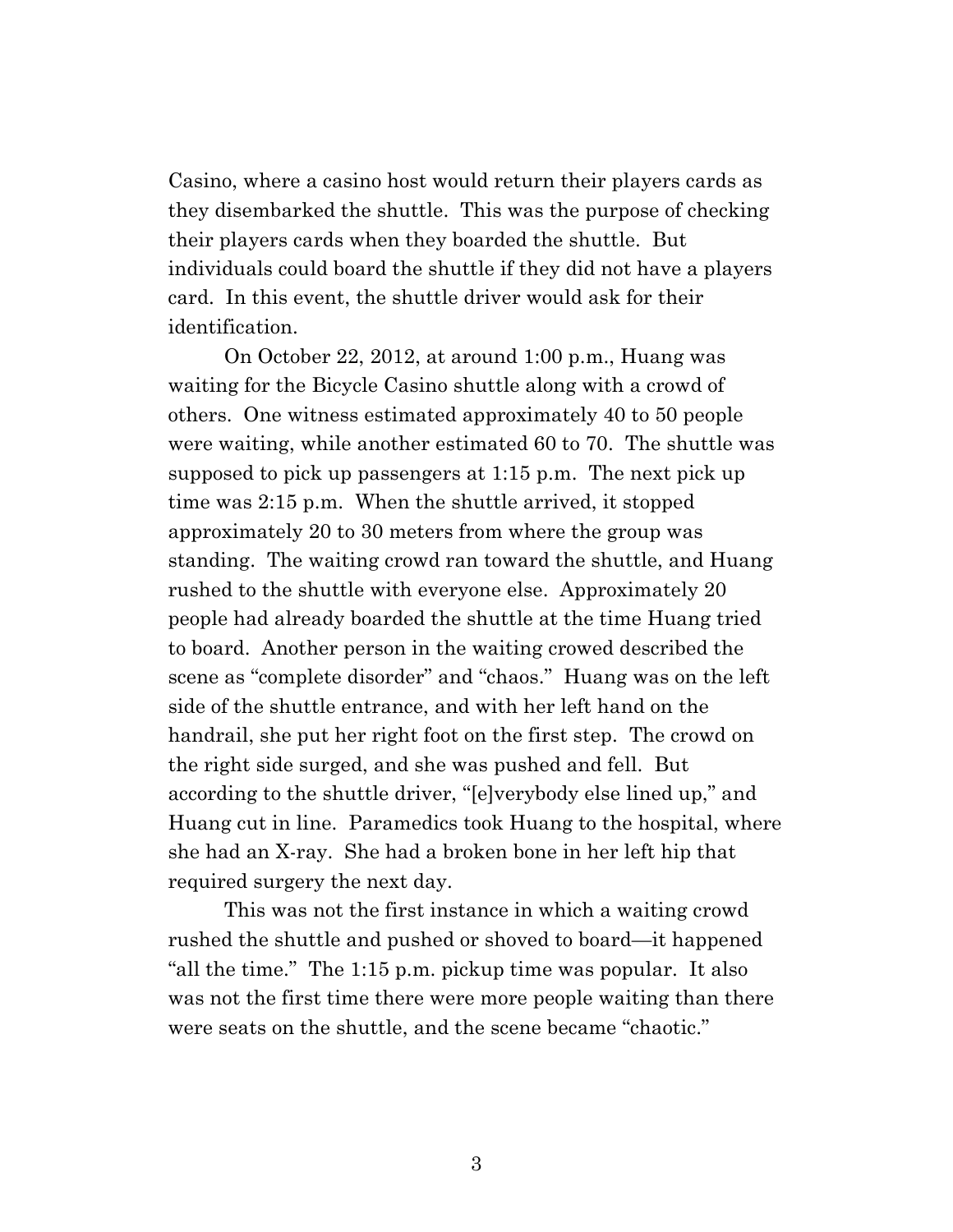Bicycle Casino had not given the shuttle driver any written policies or procedures to follow in operating the shuttle, nor did it give him any training in operating the shuttle. But the driver had more than 10 years' experience in driving buses, including for other casinos, and he had driven larger casino shuttles before.

When the driver first started driving the shuttle, he had a casino host accompanying him on the shuttle. The host would exit the shuttle and help the passengers line up and board. The host had the driver tell the waiting passengers in Chinese that the shuttle would not leave until they formed a line. After approximately half a month, the casino host stopped accompanying the driver regularly, though the driver would occasionally ask the host to accompany him when he saw the passengers becoming disorderly. The host told the shuttle drivers to make sure the waiting passengers formed a line before they even opened the door because he had seen people shoving each other from "[t]he very first." There was no Bicycle Casino host on the shuttle on the day in question, solely a driver.

Prior to Huang's incident, Bicycle Casino had never received a report of an injury on or in connection with its shuttle service. Huang never saw anyone fall, push, or shove others to get on the shuttle, prior to her incident.

Huang proffered the expert witness declaration of Augustine Zemba, who had testified in more than 600 depositions involving bus-related issues and testified in more than 80 court trials. He had more than 50 years' experience managing and operating large bus fleets. Zemba opined that Bicycle Casino was operating the shuttle as a common carrier. He further opined that Bicycle Casino was negligent in that it failed to properly train its bus drivers on the safe and orderly boarding of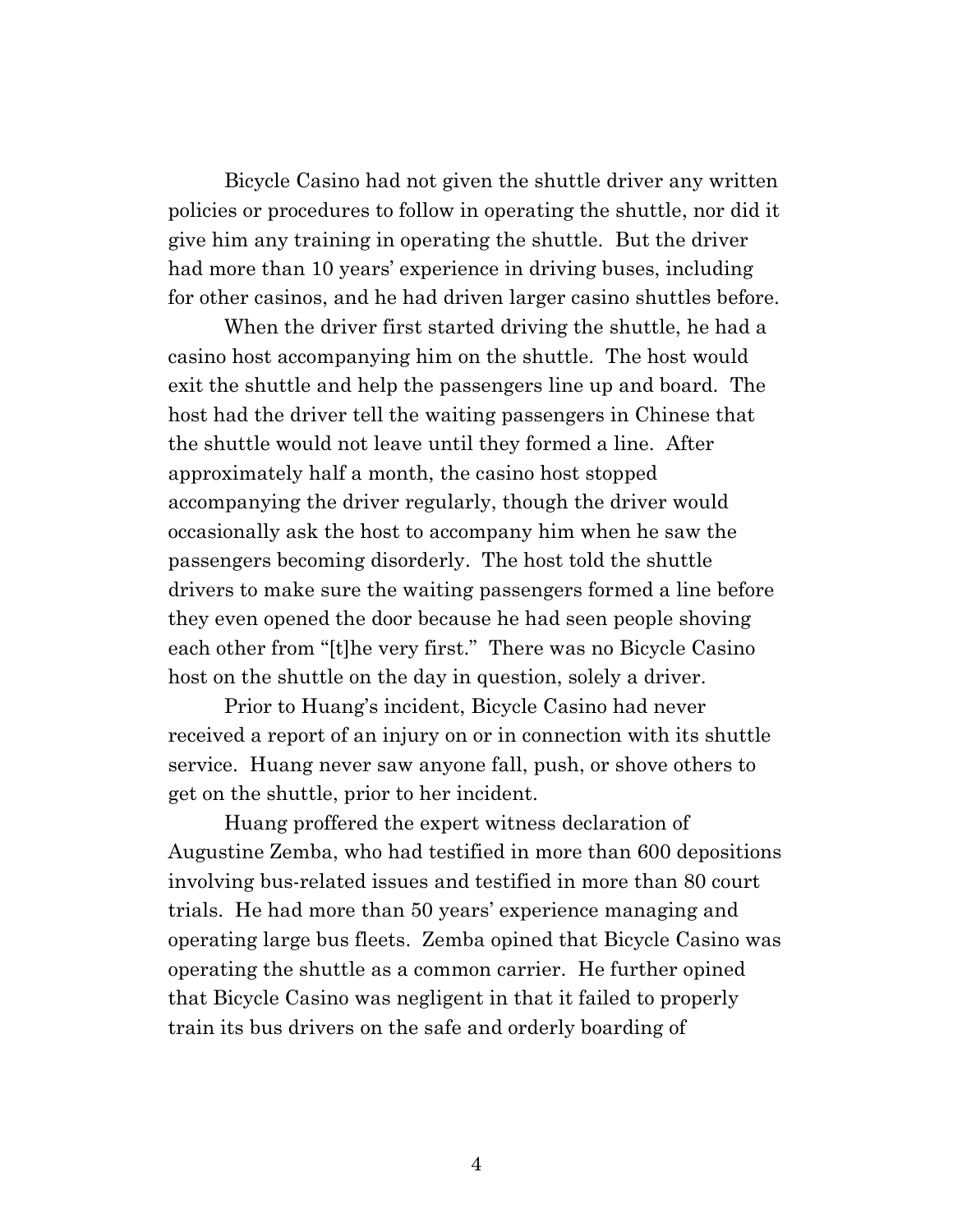passengers and have established, written safe-boarding procedures. He also concluded that it was foreseeable a passenger trying to board the shuttle under the circumstances of this case would be pushed, shoved, or bumped and fall. Bicycle Casino should have had a host or second person from the casino assisting the driver and passengers in safely boarding the bus. According to Zemba, this host should have made sure that the door to the shuttle remained closed until the passengers lined up several feet from the door to board one at a time. Bicycle Casino also should have provided a regular bus stop so that passengers knew where to wait, and it should have stopped the shuttle there instead of 30 meters away, causing a rush to the shuttle.

Bicycle Casino objected to Zemba's entire declaration and to specific statements in it. It objected to the entire declaration on the grounds that it lacked foundation, Zemba lacked personal knowledge, he failed to state the basis for his opinion, and he had no experience or expertise in casino shuttle buses. Among other things, it also objected to the statements that Bicycle Casino was a common carrier; that it was foreseeable a passenger trying to board the shuttle under the circumstances of this case would be pushed, shoved, or bumped and fall; and that Bicycle Casino was negligent in failing to provide a host on the shuttle.

The court granted Bicycle Casino's motion for summary judgment and sustained all objections to Zemba's declaration. It held Bicycle Casino was not a common carrier and owed only a duty of ordinary care to the shuttle passengers. But the scope of the ordinary duty of care did not extend to protecting Huang from being bumped by other passengers as she boarded the shuttle. In light of the ruling on duty, the court declined to address Bicycle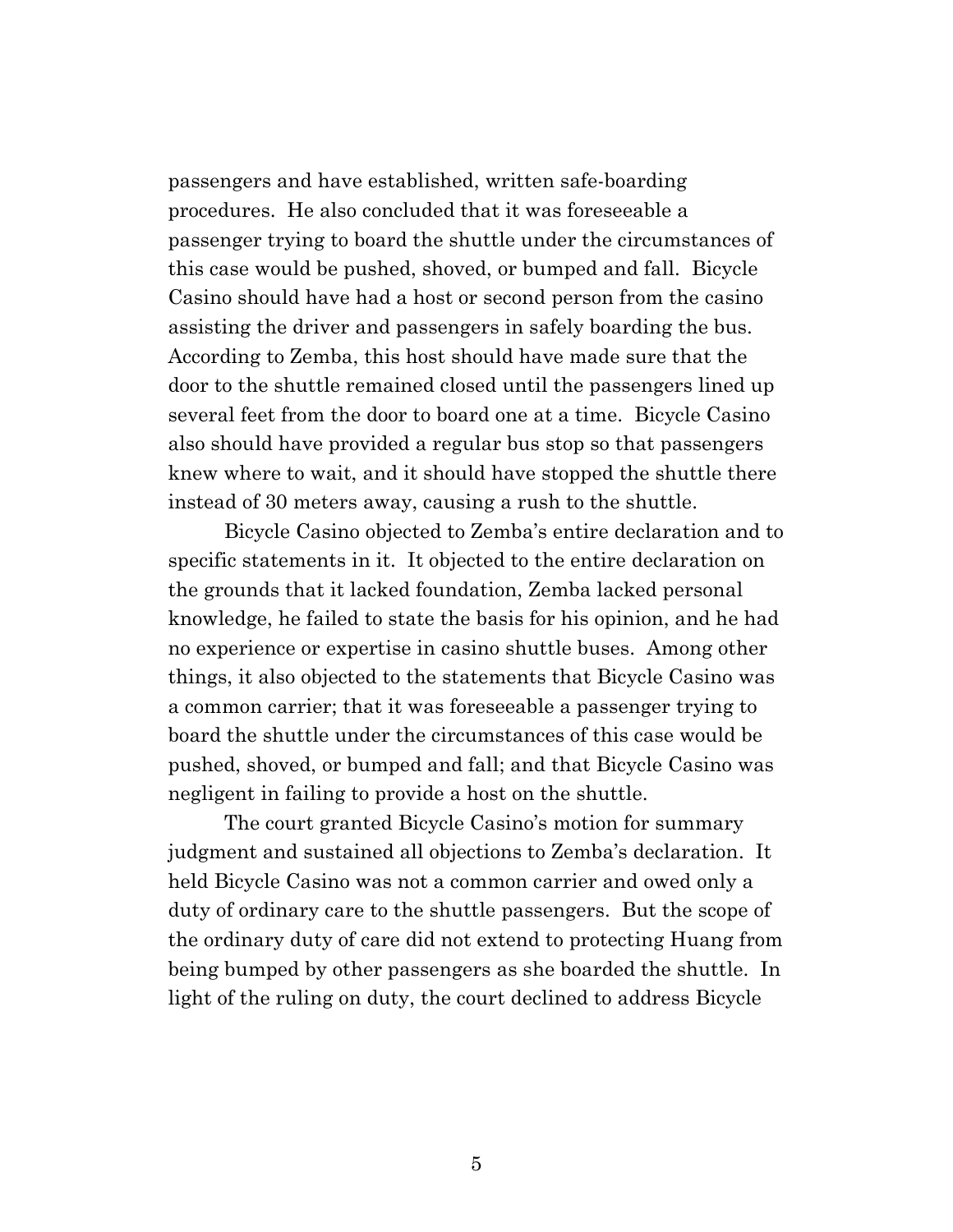Casino's additional argument that Huang could not prove causation.

The court entered judgment for Bicycle Casino, and Huang timely appealed.

### **STANDARD OF REVIEW**

The trial court shall grant a motion for summary judgment if all the papers show there is no triable issue as to any material fact and the moving party is entitled to a judgment as a matter of law. (Code Civ. Proc., § 437c, subd. (c).) The defendant moving for summary judgment has the burden of establishing either (1) one or more elements of the plaintiff's causes of action cannot be established or (2) a complete affirmative defense to the causes of action exists. (Code Civ. Proc., § 437c, subds. (*o*)(1), (2), (p)(2).) To demonstrate the elements of a cause of action cannot be established, the defendant may show the plaintiff does not possess evidence needed to support a prima facie case and cannot reasonably obtain the needed evidence. (*Aguilar v. Atlantic Richfield Co.* (2001) 25 Cal.4th 826, 854.) The defendant may also, but need not, present evidence conclusively negating an element of the cause of action. (*Ibid.*) Once the defendant has met its initial burden, the burden shifts to the plaintiff to produce evidence showing a triable issue of material fact. (Code Civ. Proc., § 437c, subd. (p)(2).)

On appeal from summary judgment, we review the record de novo and must independently determine whether triable issues of material fact exist. (*Saelzler v. Advanced Group 400* (2001) 25 Cal.4th 763, 767; *Guz v. Bechtel National, Inc.* (2000) 24 Cal.4th 317, 334.) We resolve any evidentiary doubts or ambiguities and view all inferences from the evidence in the light most favorable to the party opposing summary judgment.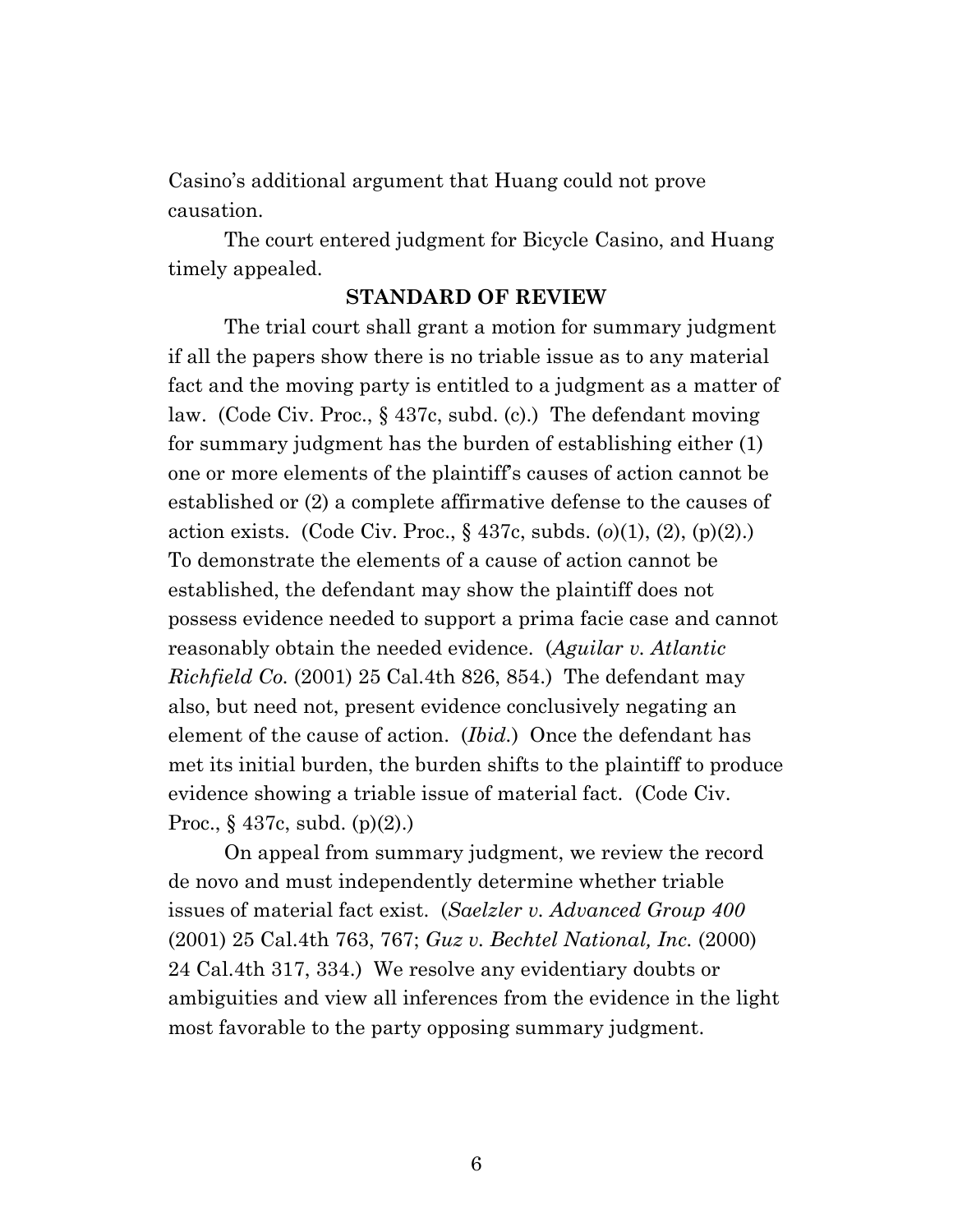(*Aguilar v. Atlantic Richfield Co., supra*, 25 Cal.4th at p. 843; *Saelzler v. Advanced Group 400, supra*, at p. 768.)

### **DISCUSSION**

The elements of a negligence cause of action are a legal duty, a breach of the legal duty, proximate or legal cause, and a resulting injury. (*United States Liab. Ins. Co. v. Haidinger-Hayes, Inc.* (1970) 1 Cal.3d 586, 594.) In this case, Huang alleged Bicycle Casino was a common carrier, a type of entity that owes a heightened duty of care to its passengers under certain circumstances. Bicycle Casino argued it was not a common carrier and thus owed only a duty of ordinary care to its shuttle passengers. But even then, Bicycle Casino asserted the scope of the duty of ordinary care did not extend to preventing the harm Huang suffered.

We address the common carrier issue first and then turn to the scope of the duty of ordinary care. We conclude the court erred in holding Bicycle Casino was *not* a common carrier as a matter of law, as there is a triable issue of material fact on the point. We further conclude that, even if the casino were a private carrier owing only a duty of ordinary care, there was no basis for establishing a "no duty" rule in this case.

#### *1. Common Carrier*

A common carrier of persons includes "[e]veryone who offers to the public to carry persons." (Civ. Code, § 2168.) The Civil Code treats common carriers differently depending on whether they act gratuitously or for reward. (*Gomez v. Superior Court* (2005) 35 Cal.4th 1125, 1130 (*Gomez*).) "A carrier of persons without reward must use ordinary care and diligence for their safe carriage." (Civ. Code, § 2096.) But "[c]arriers of persons for reward have long been subject to a heightened duty of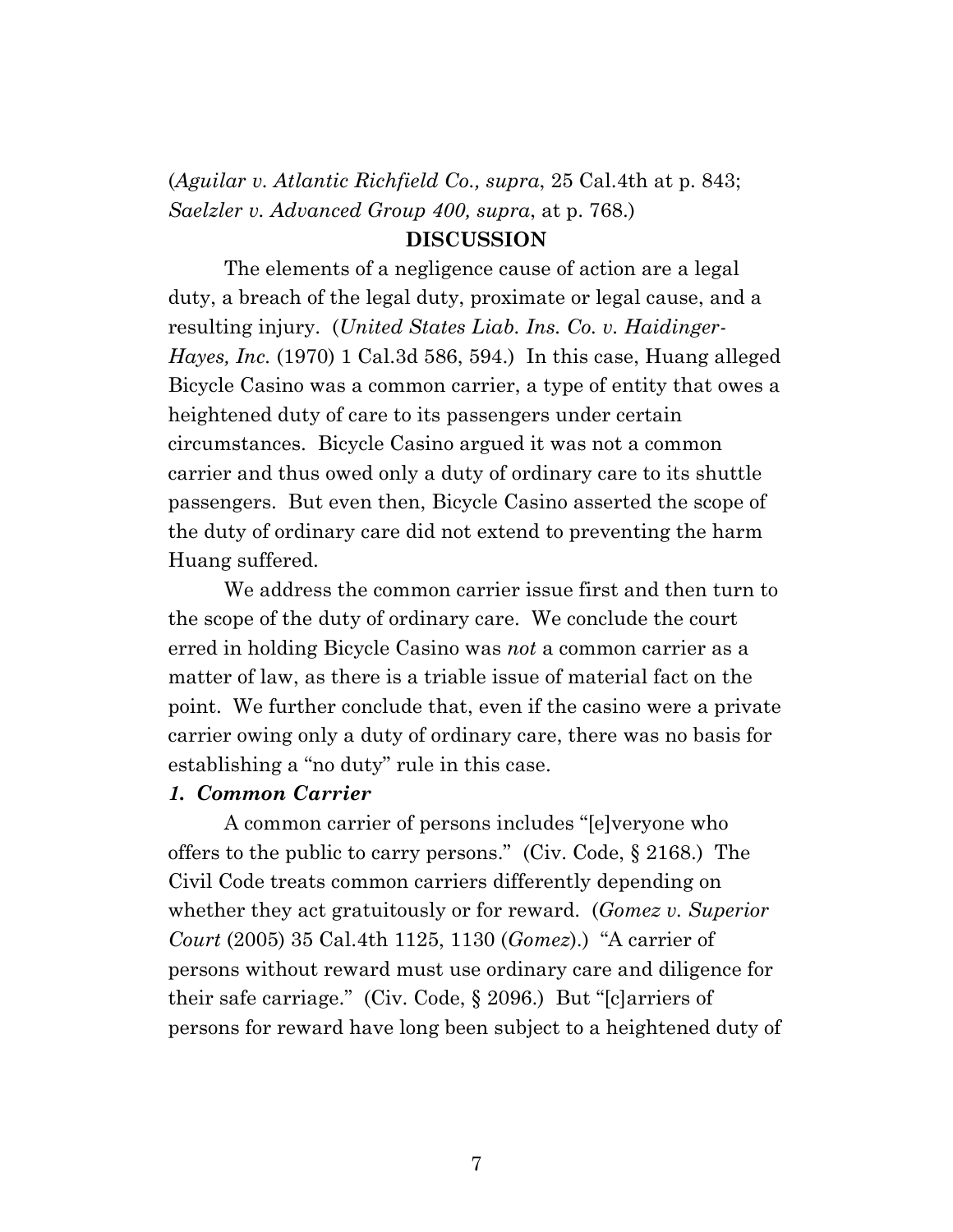care." (*Gomez, supra*, at p. 1128.) Such carriers "must use the utmost care and diligence for [passengers'] safe carriage, must provide everything necessary for that purpose, and must exercise to that end a reasonable degree of skill." (Civ. Code, § 2100; accord *Gomez, supra*, at p. 1130.) While these carriers are not insurers of their passengers' safety, "[t]his standard of care requires common carriers 'to do all that human care, vigilance, and foresight reasonably can do under the circumstances.' " (*Squaw Valley Ski Corp. v. Superior Court* (1992) 2 Cal.App.4th 1499, 1507 (*Squaw Valley*).)

Whether a party is a common carrier for reward may be decided as a matter of law when the material facts are not in dispute. (*Squaw Valley, supra*, 2 Cal.App.4th at p. 1506.) When the material facts are disputed, it is a question of fact for the jury. (*Gradus v. Hanson Aviation, Inc.* (1984) 158 Cal.App.3d 1038, 1048-1049 (*Gradus*); see CACI No. 901 ["Status of Common Carrier Disputed"].)

Factors bearing on a party's common carrier status include: (1) whether the party maintained an established place of business for the purpose of transporting passengers; (2) whether the party engaged in transportation as a regular business and not as a casual or occasional undertaking; (3) whether the party advertised its transportation services to the general public; and (4) whether the party charged standard rates for its service. (*Gradus, supra*, 158 Cal.App.3d at p. 1048; CACI No. 901.) The party need not have a regular schedule or a fixed route to be a common carrier, nor need the party have a transportation license. (*Gradus, supra*, at p. 1048; CACI No. 901*.*)

Not all these factors need be present for the party to be a common carrier subject to the heightened duty of care. (See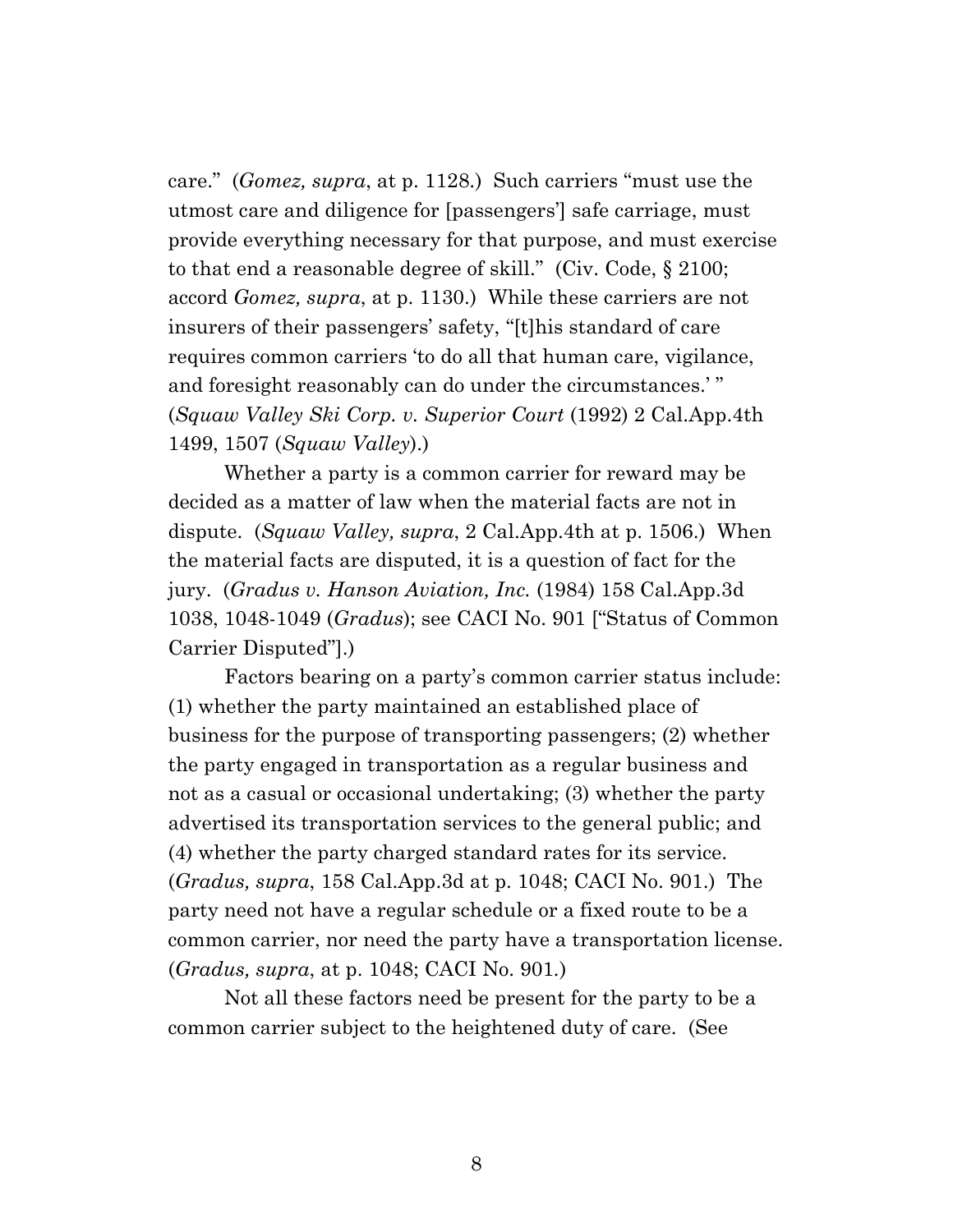CACI No. 901 (2016 ed.) Sources and Authority, p. 546 ["Note that these factors may not be applicable in all cases."].) For instance, "[i]t is now well established that commercial operators of elevators and escalators" may be common carriers for reward (*Gomez, supra*, 35 Cal.4th at p. 1131), even though stores do not maintain an established place of business solely for purposes of transporting escalator or elevator passengers. And "[a]lthough a store does not charge for use of its elevators or escalators, it profits from the utilization of these devices to assist customers in shopping at the store." (*Squaw Valley, supra*, 2 Cal.App.4th at p. 1508.) In other words, the "reward" contemplated by the statutory scheme need not be a fee charged for the transportation service. (*Champagne v. A. Hamburger & Sons, Inc.* (1915) 169 Cal. 683, 692 ["Reward does not necessarily import that there must be a fare paid for carriage . . . ."].) The reward may be the profit generated indirectly by easing customers' way through the carriers' premises. (*Treadwell v. Whittier* (1889) 80 Cal. 574, 592.)

Also, "the 'public' does not mean everyone all of the time; naturally, passengers are restricted by the type of transportation the carrier affords. [Citations.] 'One may be a common carrier though the nature of the service rendered is sufficiently specialized as to be of possible use to only a fraction of the total population.' [Citation.] To be a common carrier, the entity merely must be of the character that members of the general public may, if they choose, avail themselves of it." (*Squaw Valley, supra*, 2 Cal.App.4th at pp. 1509-1510.) "Hence, a common carrier [for reward] is any entity which holds itself out to the public generally and indifferently to transport goods or persons from place to place for profit." (*Id.* at p. 1508.)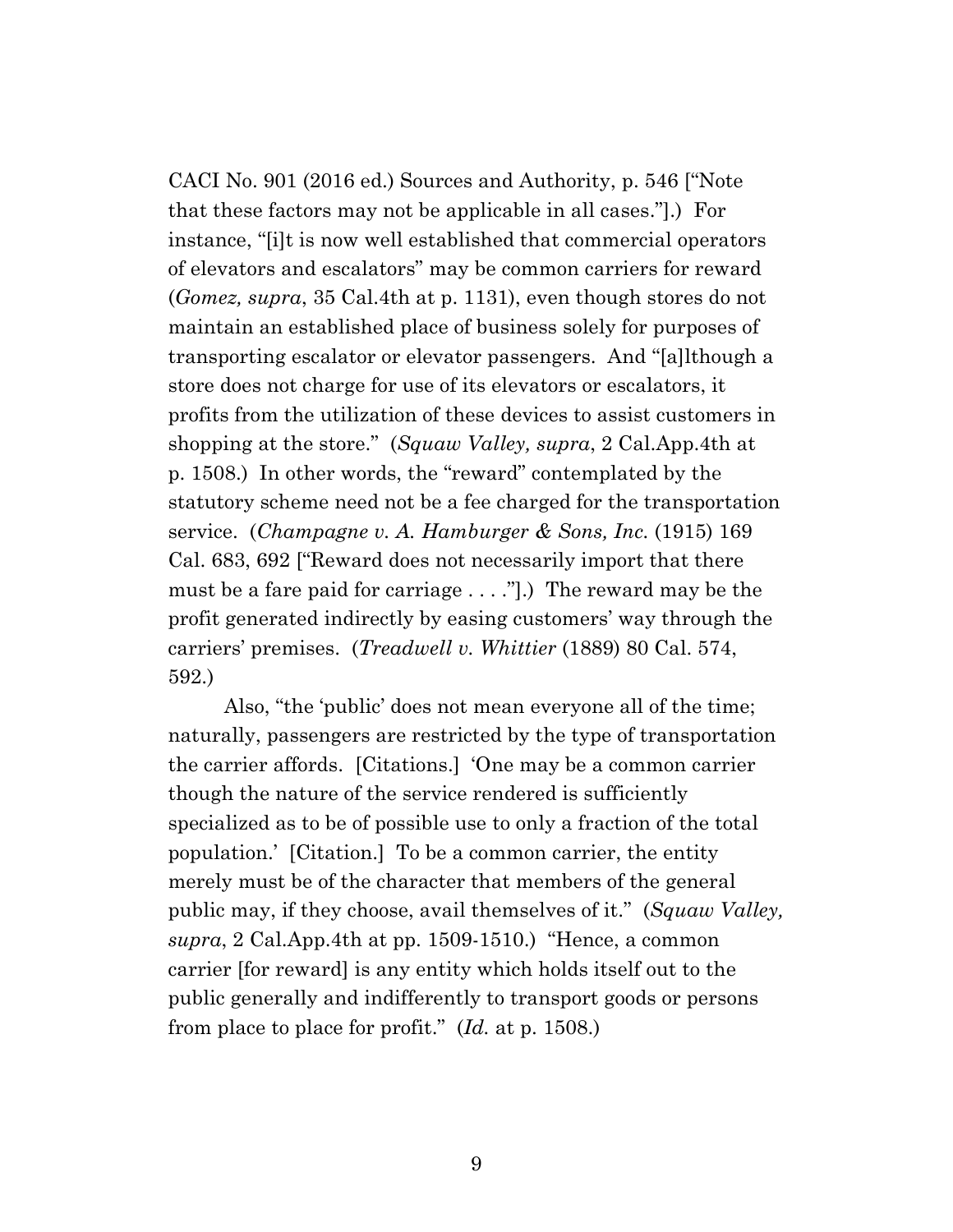Applying these principles, we hold there is a triable issue of material fact on whether the Bicycle Casino shuttle was a common carrier. The shuttle was for reward in the same sense that department stores offer escalators or elevators for reward. Bicycle Casino reaped reward from the shuttle by transporting passengers to its premises, where they disembarked, gambled, and lost money to the casino. As to whether the casino held the shuttle out generally and indifferently to the public, Bicycle Casino's Asian Games Manager declared that it sent the advertisements for the shuttle to a select group of people. But there was no further evidence about how the casino selected this group, or evidence showing that it was, in fact, a small group. Even if the advertisements targeted a particular sector of the public, evidence demonstrated the casino offered the shuttle indiscriminately to the public in the sense that anyone wishing to go to its premises could board the shuttle. The shuttle stopped on public streets. Passengers could show the driver a players card to board *or* any other form of identification, if they did not have a players card. At the very least, there was a triable issue on whether Bicycle Casino held the shuttle out to the public generally and indifferently, and the casino was not entitled to summary adjudication on the common carrier issue.

Bicycle Casino relies on the fact that it does not maintain an established place of business solely for transporting passengers, but neither do department stores and ski resorts, and yet courts have found their escalators, elevators, and ski lifts to be common carriers for reward. (*Champagne v. A. Hamburger & Sons, Inc., supra*, 169 Cal. at pp. 692-693; *Squaw Valley, supra*, 2 Cal.App.4th at p. 1508.) It is not dispositive that the casino's primary business is something other than transportation. What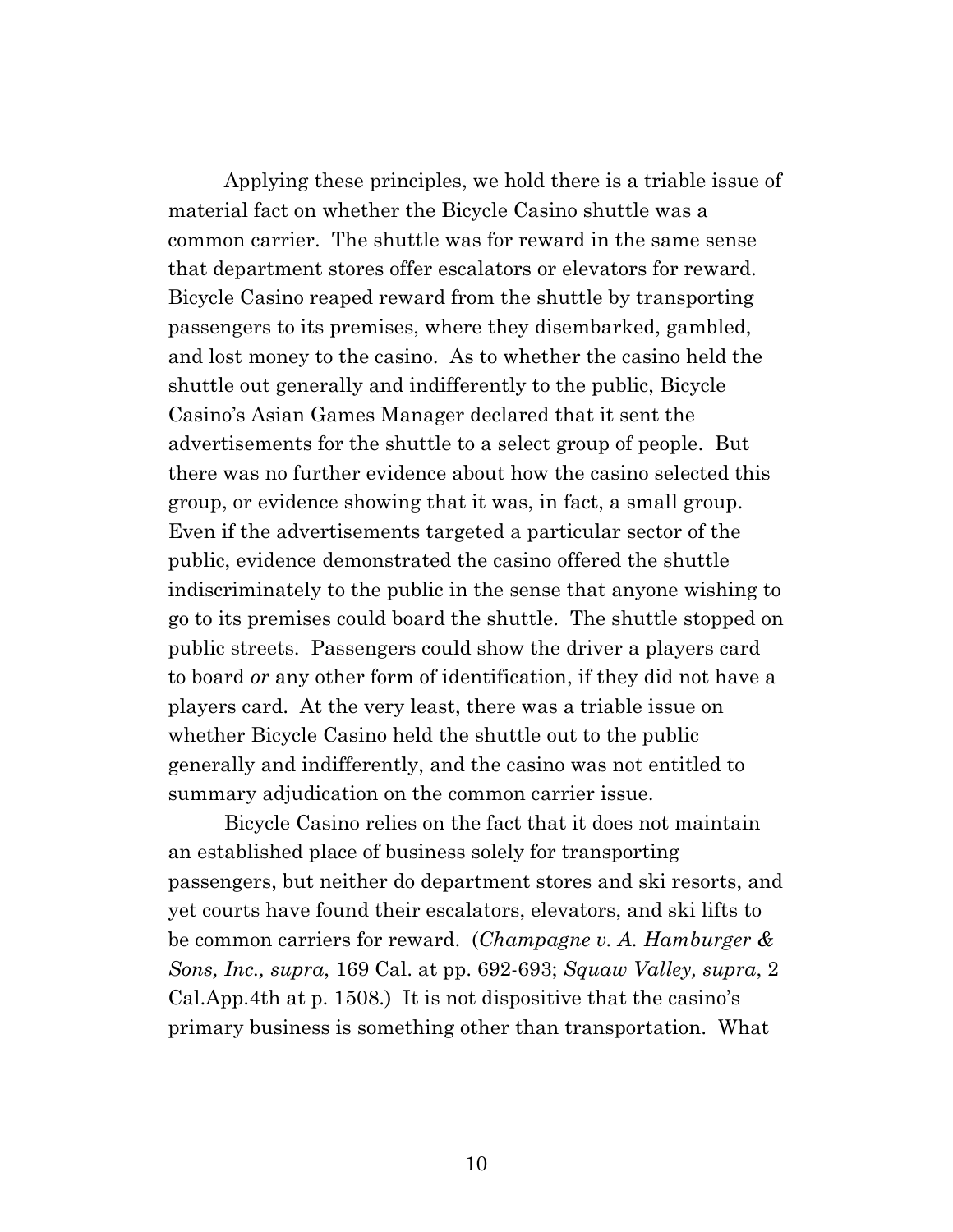ultimately matters is whether the casino indiscriminately offered the shuttle to the public and whether it offered the shuttle for reward.**1**

<span id="page-10-0"></span>Bicycle Casino's moving papers attempted to demonstrate that its *duty of ordinary care* did not extend to preventing the harm Huang suffered. But it never attempted to demonstrate that, assuming it was a common carrier, *the duty of utmost care and diligence* did not extend to preventing Huang's harm. We may reverse the summary judgment for Bicycle Casino on this basis alone.

## *2. Scope of Duty of Ordinary Care*

The trial court held Bicycle Casino was subject to a duty of ordinary care and had no such duty to prevent Huang's injury in this case, as a matter of law. Even if we assume for the sake of argument that Bicycle Casino was not a common carrier, and therefore the duty of ordinary care applied here, we would decline

**<sup>1</sup>** Huang argues the court erred in sustaining Bicycle Casino's objection to the entirety of her expert witness declaration. She does not address the specific objection that the court sustained to Zemba's opinion that Bicycle Casino was acting as a common carrier (on the ground of "[i]mproper legal opinion by a non-lawyer"). We need not decide whether the court erred in sustaining the objections to Zemba's declaration because there is no prejudice. Our analysis does not rely on Zemba's declaration, but on the facts adduced from deposition transcripts, percipient witness declarations, and other documentary evidence the parties submitted with their briefing below. Thus, even without considering Zemba's declaration, a triable issue of material fact existed.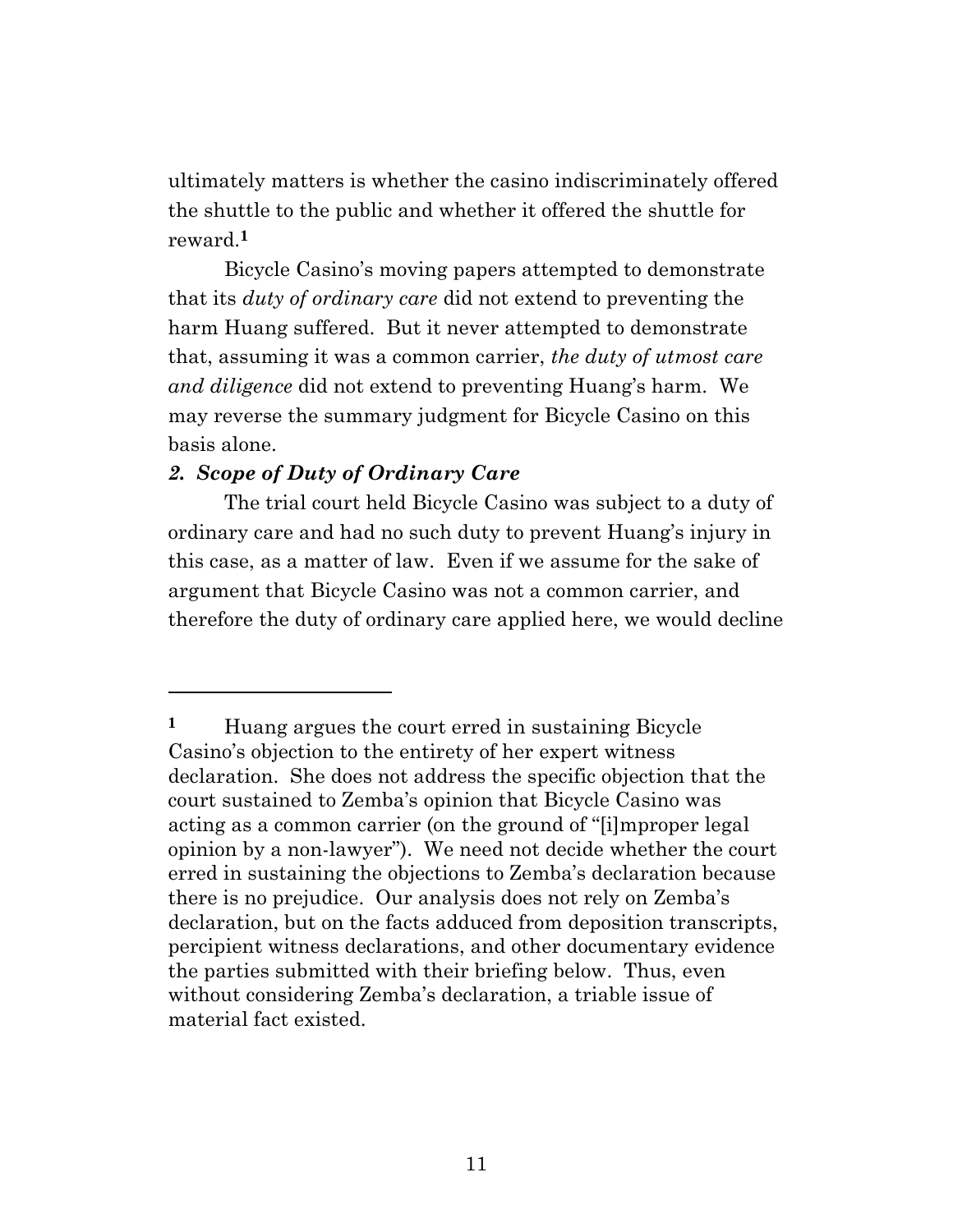to find an exemption from the duty of ordinary care as a matter of law.

"California law establishes the general duty of each person to exercise, in his or her activities, reasonable care for the safety of others. (Civ. Code, § 1714, subd. (a).)" (*Cabral v. Ralphs Grocery Co.* (2011) 51 Cal.4th 764, 768 (*Cabral*).) "Whether a given case falls within an exception to this general rule, or whether a duty of care exists in a given circumstance, 'is a question of law to be determined on a case-by-case basis.' " (*Parsons v. Crown Disposal Co.* (1997) 15 Cal.4th 456, 472 (*Parsons*).) This is true whether we arrive at a no-duty holding or a holding merely limiting the scope of the duty. (*Cabral, supra*, at p. 773.)

"Duty is not an immutable fact, but rather an expression of policy considerations leading to the legal conclusion that a plaintiff is entitled to a defendant's protection." (*Ludwig v. City of San Diego* (1998) 65 Cal.App.4th 1105, 1110.) In the absence of a statute establishing an exception to the duty of ordinary care, "courts should create one only where 'clearly supported by public policy.' " (*Cabral, supra*, 51 Cal.4th at p. 771.)

The primary factor in the duty analysis is foreseeability. (*Pedeferri v. Seidner Enterprises* (2013) 216 Cal.App.4th 359, 366 (*Pedeferri*).) We evaluate foreseeability "at a relatively broad level of factual generality." (*Cabral, supra*, 51 Cal.4th at p. 772.) Thus, our task " 'is not to decide whether a *particular* plaintiff's injury was reasonably foreseeable in light of a *particular* defendant's conduct .... [Instead, we must] evaluate more generally whether the category of negligent conduct at issue is sufficiently likely to result in the kind of harm experienced that liability may appropriately be imposed [on the negligent party].'"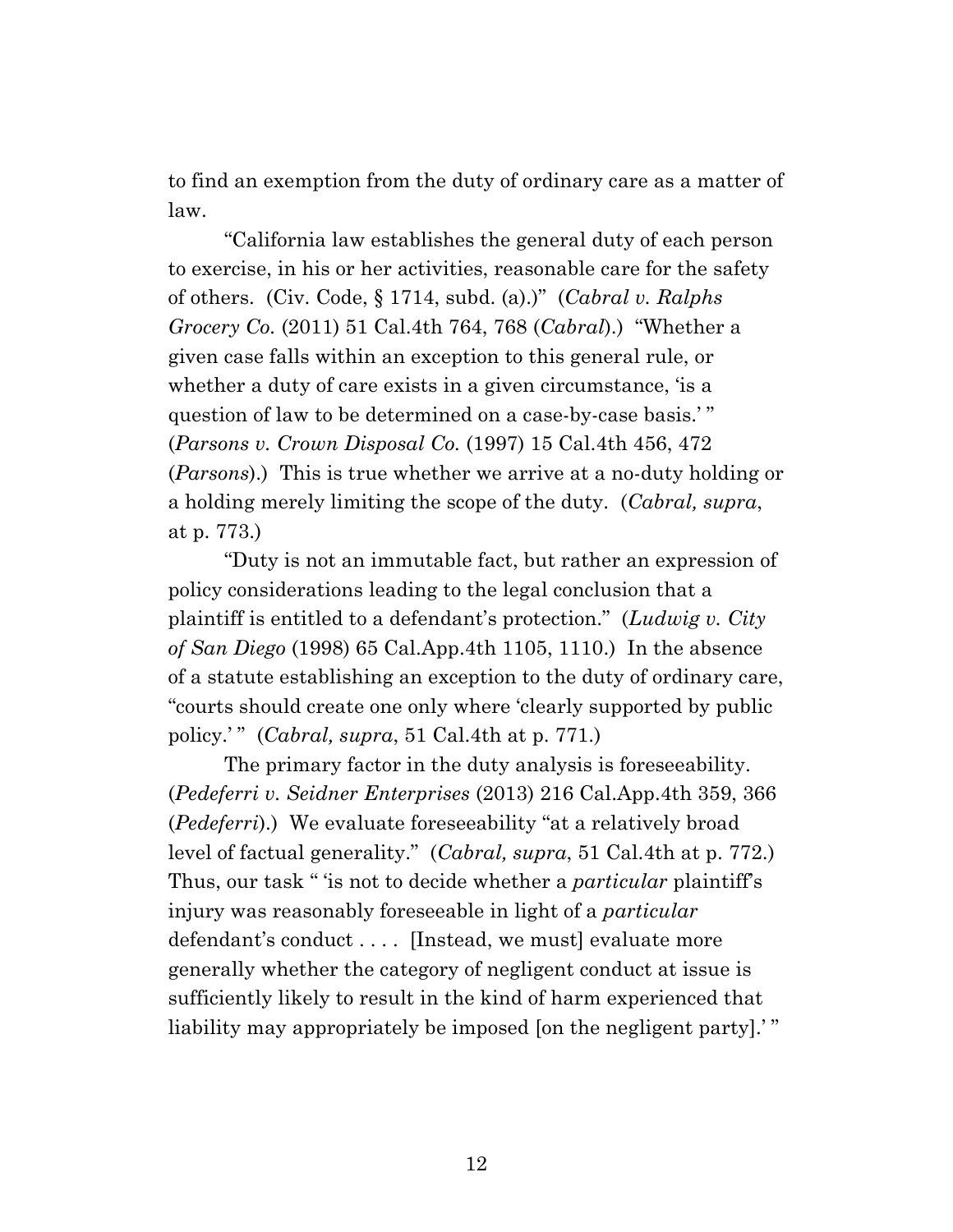(*Ibid*.) Foreseeability involves three considerations: " 'the [general] foreseeability of harm to the plaintiff, the degree of certainty that the plaintiff suffered injury, [and] the closeness of the connection between the defendant's conduct and the injury suffered.' " (*Parsons*, *supra*, 15 Cal.4th at p. 473; see *Pedeferri, supra*, at p. 367.)

Foreseeability, while the primary factor, is not the end of the duty analysis. (*Pedeferri, supra*, 216 Cal.App.4th at p. 368.) "The next step is to assess whether other public policies militate against a duty notwithstanding the general foreseeability of the harm." (*Ibid.*) These factors include "'the moral blame attached to the defendant's conduct, the policy of preventing future harm, the extent of the burden to the defendant and consequences to the community of imposing a duty to exercise care with resulting liability for breach, and the availability, cost, and prevalence of insurance for the risk involved.' " (*Parsons*, *supra*, 15 Cal.4th at p. 473.) Like foreseeability, we evaluate these factors at a broad level of generality, and ask "not whether they support an exception to the general duty of reasonable care on the facts of the particular case before us, but whether carving out an entire category of cases from that general duty rule is justified by [these] clear considerations of policy." (*Cabral, supra*, 51 Cal.4th at p. 772.)

Our consideration of foreseeability and the other public policy factors at a general and categorical level is important, as explained by our Supreme Court in *Cabral*: "By making exceptions to Civil Code section 1714's general duty of ordinary care only when foreseeability and policy considerations justify a categorical no-duty rule, we preserve the crucial distinction between a determination that the defendant owed the plaintiff no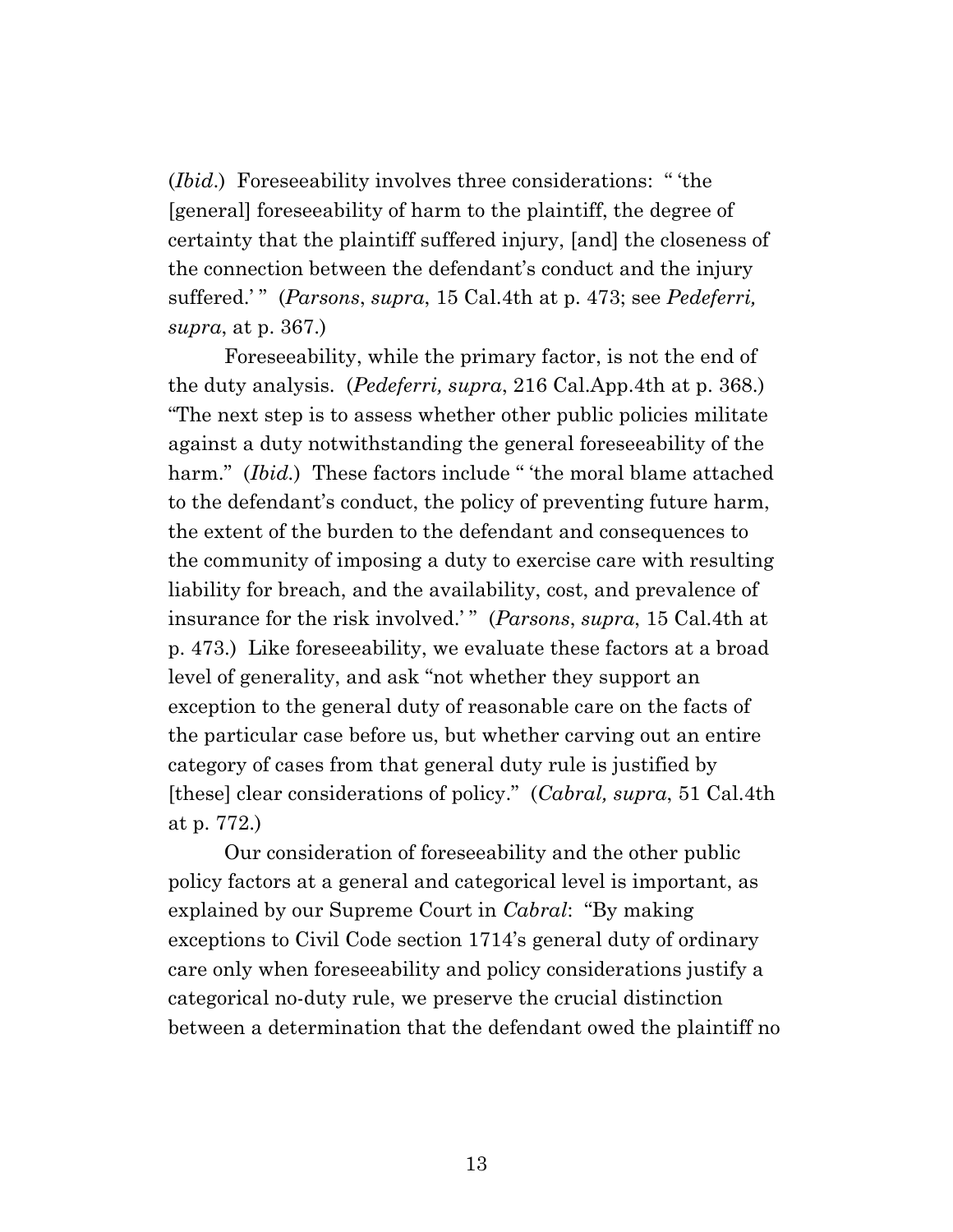duty of ordinary care, which is for the *court* to make, and a determination that the defendant did not breach the duty of ordinary care, which in a jury trial is for the *jury* to make." (*Cabral, supra*, 51 Cal.4th at p. 772.) This is why the court deciding duty assesses foreseeability from the general category of negligent conduct at issue. (*Id*. at p. 773.) When the court decides the defendant owed the plaintiff a duty of ordinary care, the jury then considers the case-specific foreseeability of the plaintiff's injury in assessing whether the defendant breached the duty of ordinary care. (*Ibid.*) An approach in which the court focuses its duty inquiry on case-specific facts "would tend to 'eliminate the role of the jury in negligence cases, transforming the question of whether a defendant breached the duty of care under the facts of a particular case into a legal issue to be decided by the court  $\dots$ ." (*Ibid.*) In short, the legal question of whether to make an exception to the general duty of ordinary care, "so that the defendant *owed no duty* to the plaintiff, or owed only a limited duty, is to be made on a more general basis suitable to the formulation of a legal rule, in most cases preserving for the jury the fact-specific question of whether or not the defendant acted reasonably under the circumstances." (*Ibid.*) **2**

**<sup>2</sup>** *Cabral* noted that California is in accord with the Restatement, which explains: " 'No-duty rules are appropriate only when a court can promulgate relatively clear, categorical, bright-line rules of law applicable to a general class of cases.' [Citation.] '. . . When no such categorical considerations apply and reasonable minds could differ about the competing risks and burdens or the foreseeability of the risks in a specific case, . . . courts should not use duty and no-duty determinations to substitute their evaluation for that of the factfinder.' "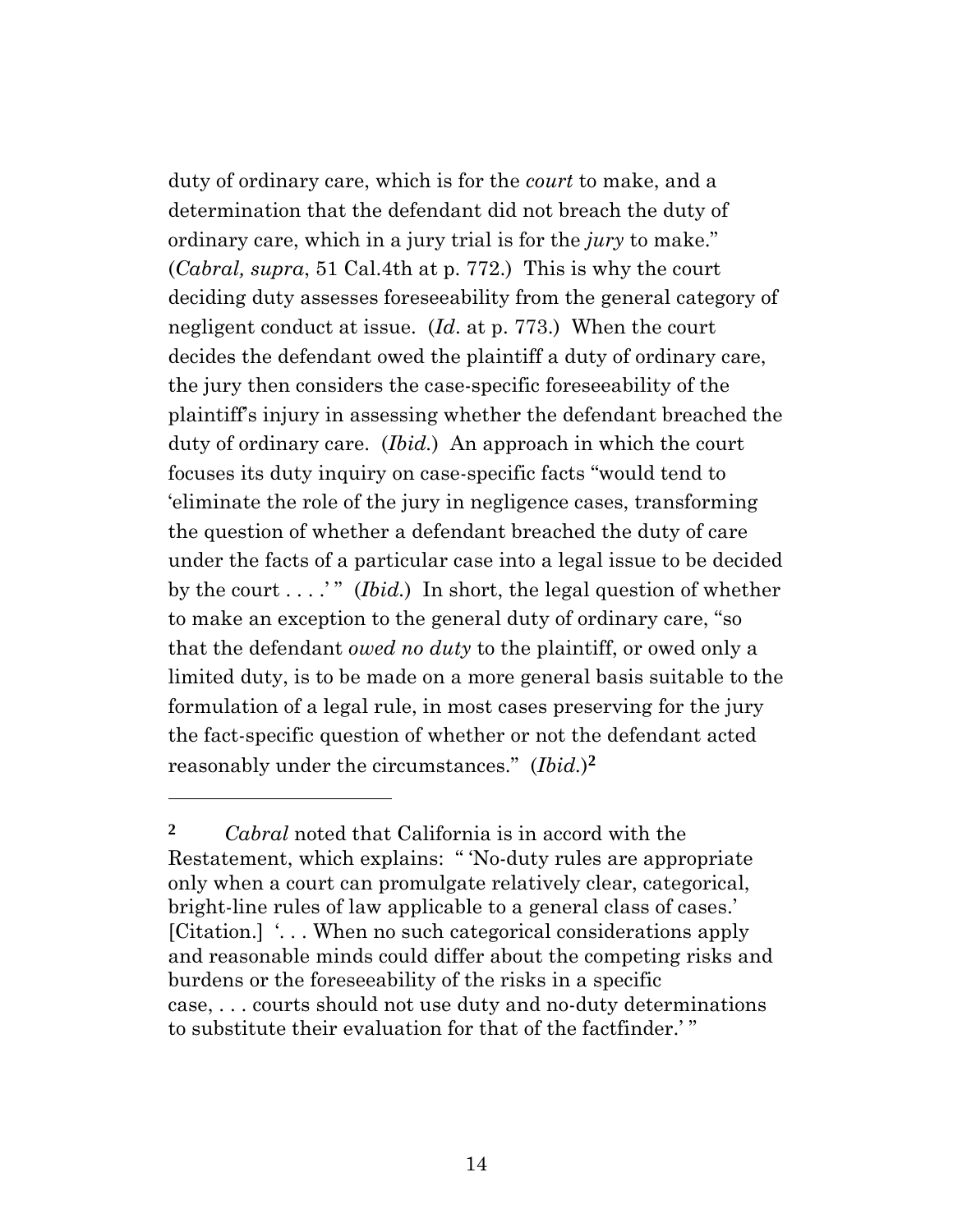Here, our first step must be to articulate the duty at issue. (*Pedeferri, supra*, 216 Cal.App.4th at p. 365.) Bicycle Casino appears to acknowledge that it generally had a duty of ordinary care to its passengers. It asserts, however, that it did not have a duty to designate a bus stop (so as to avoid a stampede because the passengers waited far from where the shuttle stopped), or to have a casino host or security personnel on board. Bicycle Casino's articulation of duty is based too closely on the casespecific facts. We will instead frame the issue as whether a shuttle operator owes its passengers a duty to exercise ordinary care in deciding where and how to board passengers. (See, e.g., *Cabral, supra*, 51 Cal.4th at p. 774 [framing the duty issue as "whether a freeway driver owes other drivers a duty of ordinary care in choosing whether, where and how to stop on the side of the road"]; *Pedeferri, supra*, at p. 366 [framing the duty issue as "whether a commercial vendor owes a duty of care to persons on or near the roadways who are injured as a result of the vendor's negligence in loading and securing cargo in a vehicle in a way that distracts the vehicle's driver"].) We consider foreseeability first and then the other public policy factors.

### **a. Foreseeability Considerations**

To reiterate, we consider " 'the [general] foreseeability of harm to the plaintiff, the degree of certainty that the plaintiff suffered injury, [and] the closeness of the connection between the

(*Cabral, supra*, 51 Cal.4th at p. 773, fn. 3, quoting Rest.3d Torts, Liability for Physical and Emotional Harm, § 7, coms. a, i., pp. 78, 82.)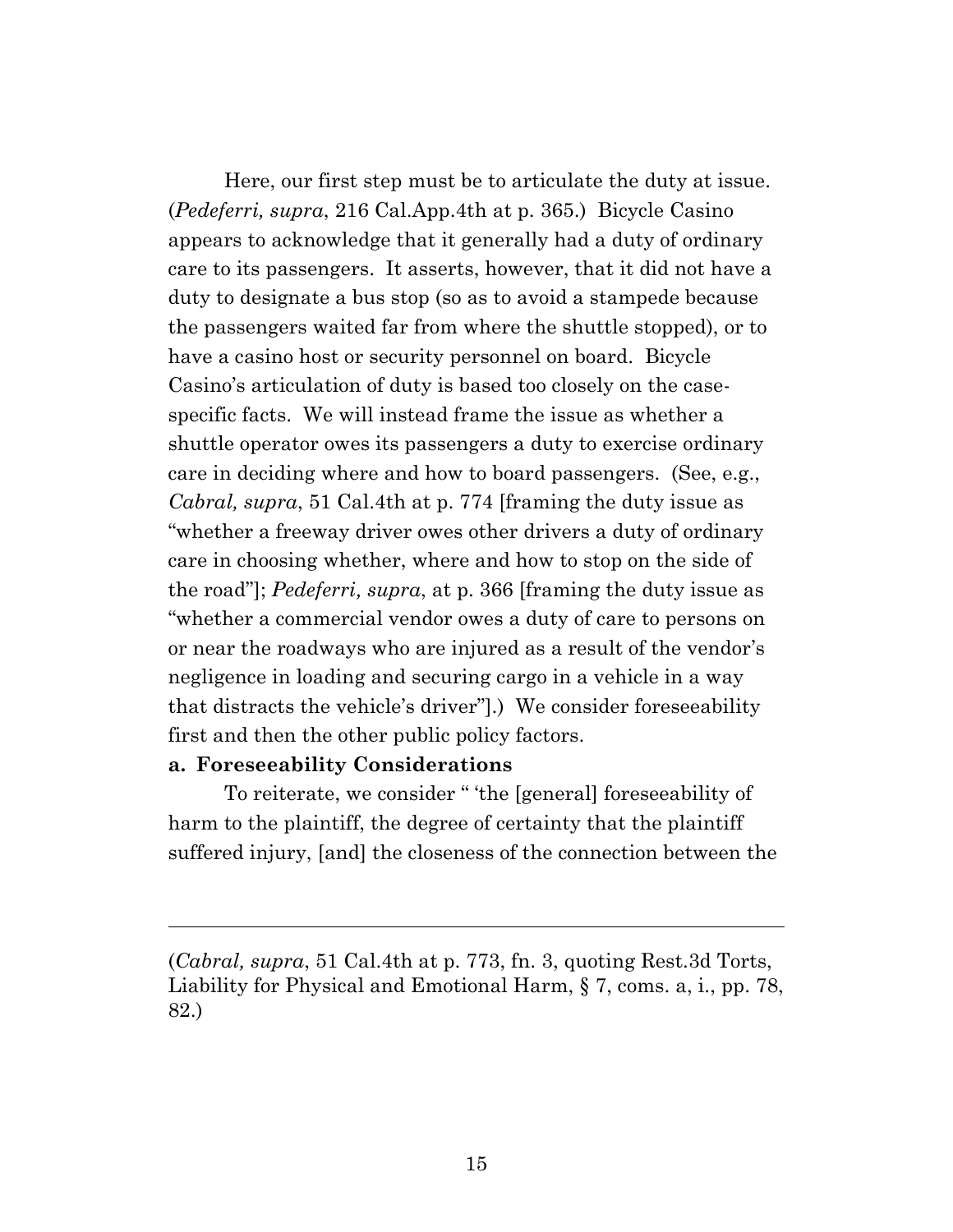defendant's conduct and the injury suffered.' " (*Parsons*, *supra*, 15 Cal.4th at pp. 472-473.)

We may generally foresee that a shuttle operator's failure to try to direct or control the boarding of a large group (the general category of negligent conduct at issue) could result in the passengers jockeying for positions, jostling each other, and pushing or shoving each other. This is especially the case when the shuttle clearly is too small to hold all members of the waiting group. It is further foreseeable that passengers pushing or shoving to board first might knock someone to the ground, either intentionally or negligently—the type of harm that occurred here. "This chain of foreseeability is both short and direct." (*Pedeferri, supra*, 216 Cal.App.4th at p. 367.) Therefore, the connection between the shuttle operator's failure to try to direct the boarding of a large group and the type of injury suffered by Huang is not too attenuated, remote, or unexpected. (*Cabral, supra*, 51 Cal.4th at p. 779 ["[T]he question of 'the closeness of the connection between the defendant's conduct and the injury suffered' [citation] is strongly related to the question of foreseeability itself."].) It is also certain on this record that Huang suffered injury.

Bicycle Casino contends Huang's injury was not foreseeable because the casino had no prior reports of an injury suffered in this manner, and Huang herself testified that she never saw anyone fall while trying to board the shuttle. These kind of casespecific facts might play into the trier of fact's decision on breach of duty or causation, but they should not be the basis for a categorical no-duty rule here. (*Cabral, supra*, 51 Cal.4th at p. 777 [rejecting the defendant's contention that case-specific circumstances made the plaintiff's injury unforeseeable for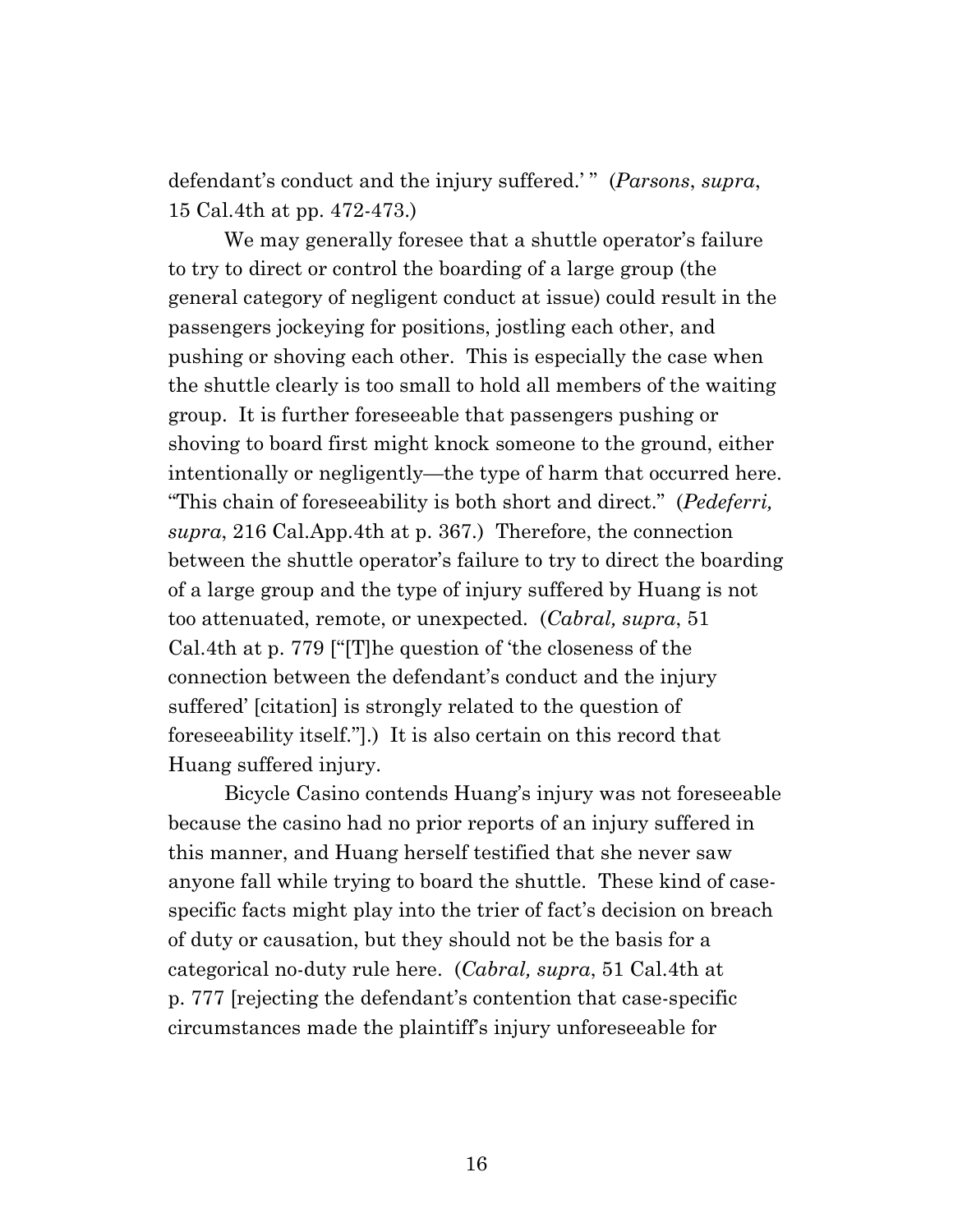purposes of the duty analysis, and noting that the case-specific circumstances "probably played a role in the jury's decision to assign" the defendant a minimal share of responsibility for the collision, "but they do not show lack of foreseeability for the entire *category* of negligent conduct at issue here"].)

We must distinguish between the separate questions of whether a duty exists and whether the casino breached that duty by the failure to use the care that a reasonable person would under the circumstances.**3** "[T]he question of foreseeability in a 'duty' context is a limited one for the court, and readily contrasted with the fact-specific foreseeability questions bearing on negligence (breach of duty) and proximate causation posed to the jury or trier of fact." (*Lopez v. McDonald's Corp.* (1987) 193 Cal.App.3d 495, 507.) In the sense of foreseeability pertinent to duty, we focus on the general character of the event at issue and inquire whether it was " "likely enough in the setting of modern life that a reasonably thoughtful [person] would take account of it in guiding practical conduct." ' " (*Laabs v. Southern California Edison Co.* (2009) 175 Cal.App.4th 1260, 1273.) That a shuttle bus might not have enough seats for a large group of waiting passengers is likely enough in the setting of modern life that we can deem such an event generally foreseeable, and the scrambling for seats among the passengers likewise foreseeable.

Even if we consider the case-specific facts here, the absence of any actual falls prior to this incident should not be dispositive.

**<sup>3</sup>** In the case of a common carrier, the question for the trier of fact would be whether the casino breached the duty of utmost care and diligence, under the circumstances.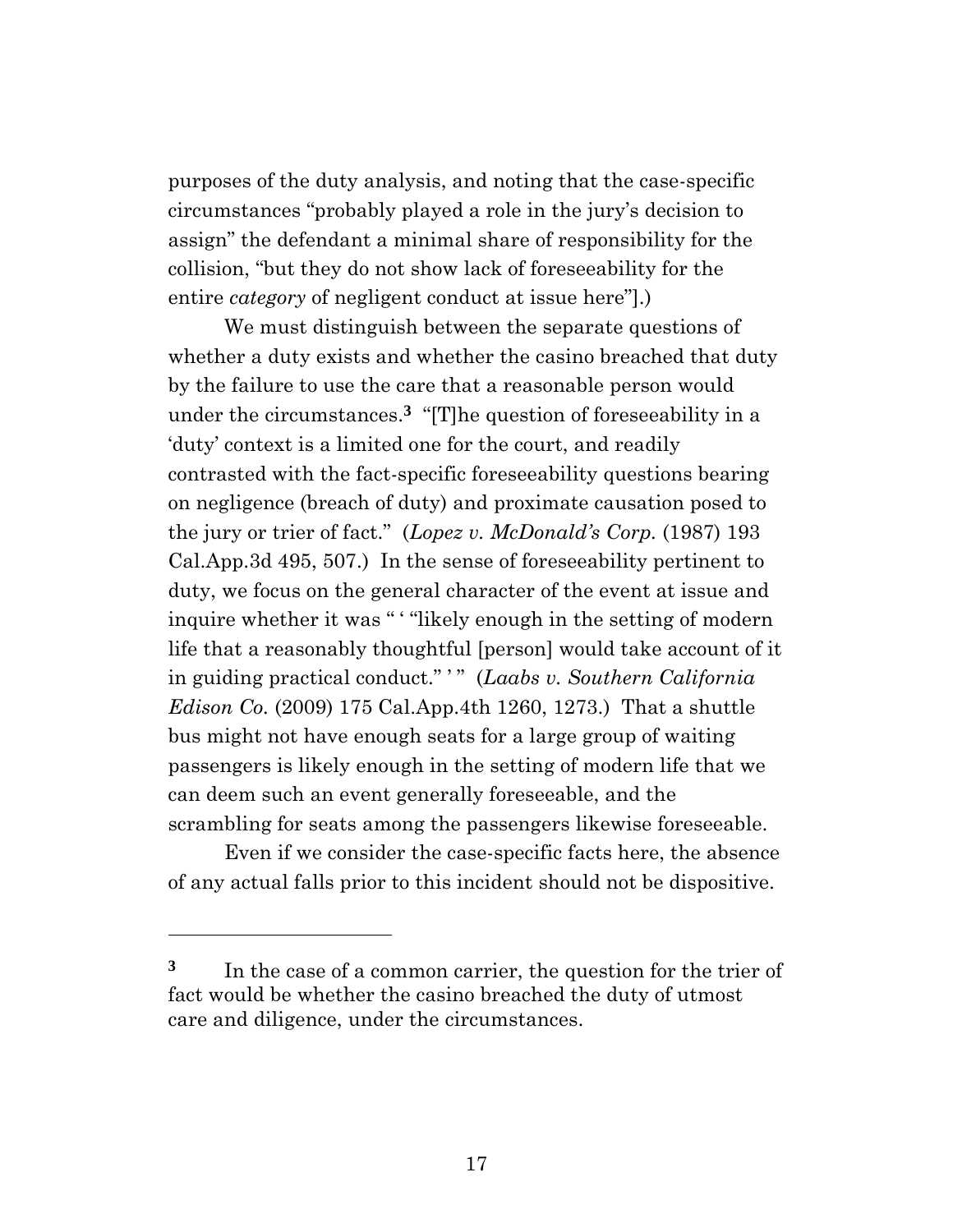It was sufficient that there had been prior incidents of crowds too large for the shuttle. During these incidents, the scene had devolved into chaos, so much so that the driver had asked the casino host to accompany him when the passengers became disorderly.

Our Supreme Court has cited a number of good reasons for refusing to give dispositive effect to the absence of prior similar incidents when it considered the similar issue of a landowner's duty to protect invitees against the criminal acts of third persons. First, if the absence of any prior similar incidents is dispositive, "the first victim always loses, while subsequent victims are permitted recovery. Such a result is not only unfair, but is inimical to the important policy of compensating injured parties . . . ." (*Isaacs v. Huntington Memorial Hospital* (1985) 38 Cal.3d 112, 125.) Second, such a rule "leads to arbitrary results and distinctions. [Citation.] [T]here is uncertainty as to how 'similar' the prior incidents must be to satisfy the rule. The rule [also] raises a number of other troubling questions. For example, how close in time do the prior incidents have to be? How near in location must they be?" (*Id.* at p. 126.) "Third, the rule erroneously equates foreseeability of a particular act with previous occurrences of similar acts," and our Supreme Court "has already rejected that notion. ' "The mere fact that a particular kind of an accident has not happened before does not . . . show that such accident is one which might not reasonably have been anticipated." " (*Ibid.*) Fourth, and "[f]inally, the 'prior similar incidents' rule improperly removes too many cases from the jury's consideration." (*Ibid.*)

For these reasons, we are not persuaded by Bicycle Casino's reliance on *Porter v. California Jockey Club, Inc.* (1955) 134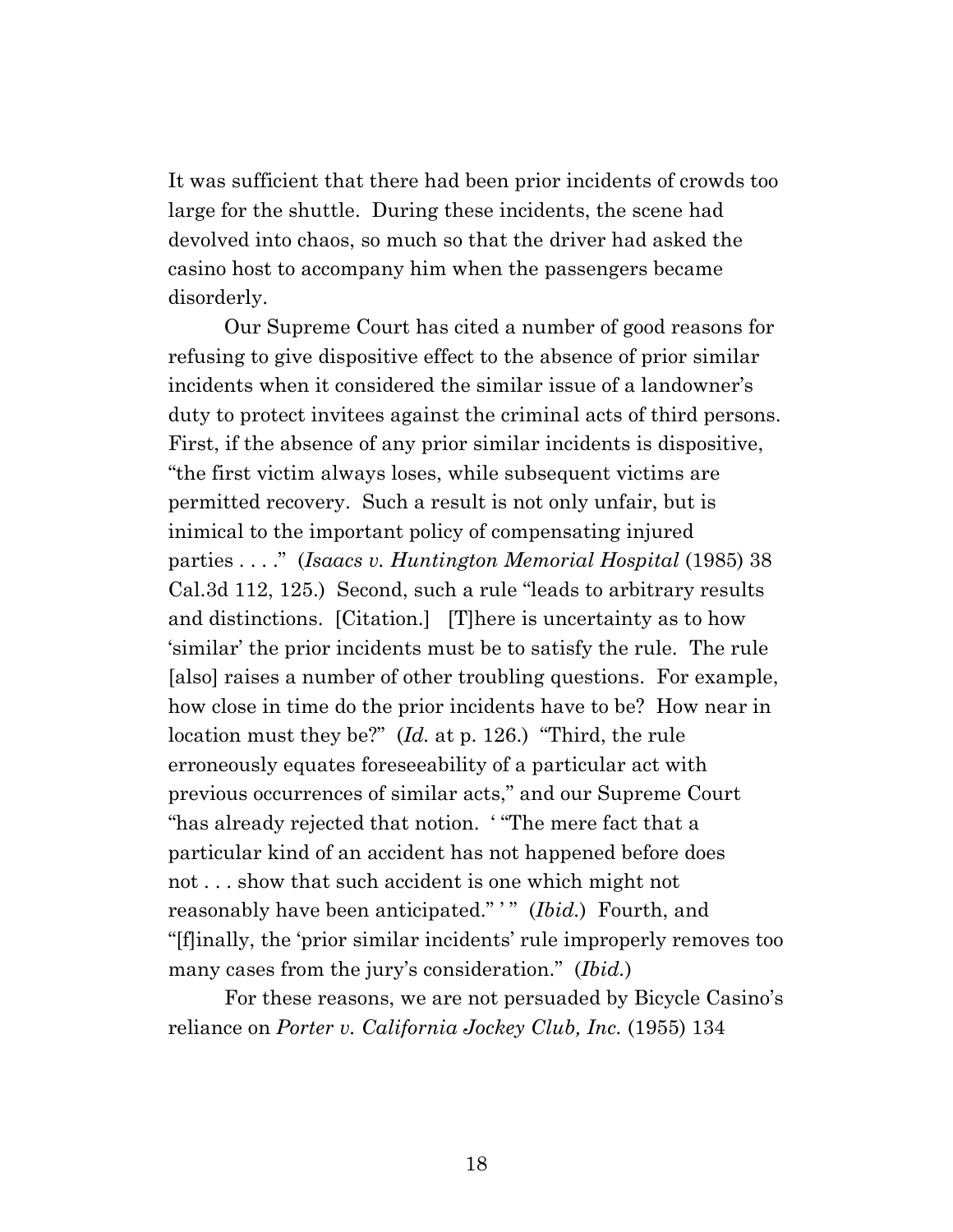Cal.App.2d 158 (*Porter*), in which the court affirmed a judgment of nonsuit for the defendant racetrack owner. The plaintiff was injured when she went to place a bet between races, and a man rushing up the stairway to the betting windows ran into her. (*Id.* at p. 159.) Evidence showed spectators were in the habit of crowding the stairways and running to the betting windows just before each race started. (*Ibid*.) But because there was "no evidence of any prior negligent conduct on the part of even one spectator," the court refused to impose a duty on the racetrack owner "to take steps to guard against such contingency." (*Id.* at p. 160.) The *Porter* court did not have the benefit of our Supreme Court's reasoning as to why the lack of prior similar incidents should not dispose of the question of foreseeability. Moreover, *Porter* did not address the foreseeability and other public policy considerations that go into a duty analysis, other than to say the harm was not foreseeable because no similar incidents had occurred before.

Bicycle Casino also suggests it had no duty here because Huang was injured as a result of the wrongful conduct of third parties (the unidentified passengers who knocked Huang down). Although, "as a general matter, there is no duty to act to protect others from the conduct of third parties" (*Delgado v. Trax Bar & Grill* (2005) 36 Cal.4th 224, 235), we impose a duty to take affirmative action to control the wrongful acts of third parties when such conduct may be reasonably anticipated (*Juarez v. Boy Scouts of America, Inc.* (2000) 81 Cal.App.4th 377, 402). In other words, a duty is imposed when such third party conduct was reasonably foreseeable. As we have already discussed, that an overlarge group of passengers might push or shove each other to board was generally foreseeable here. Whether unidentified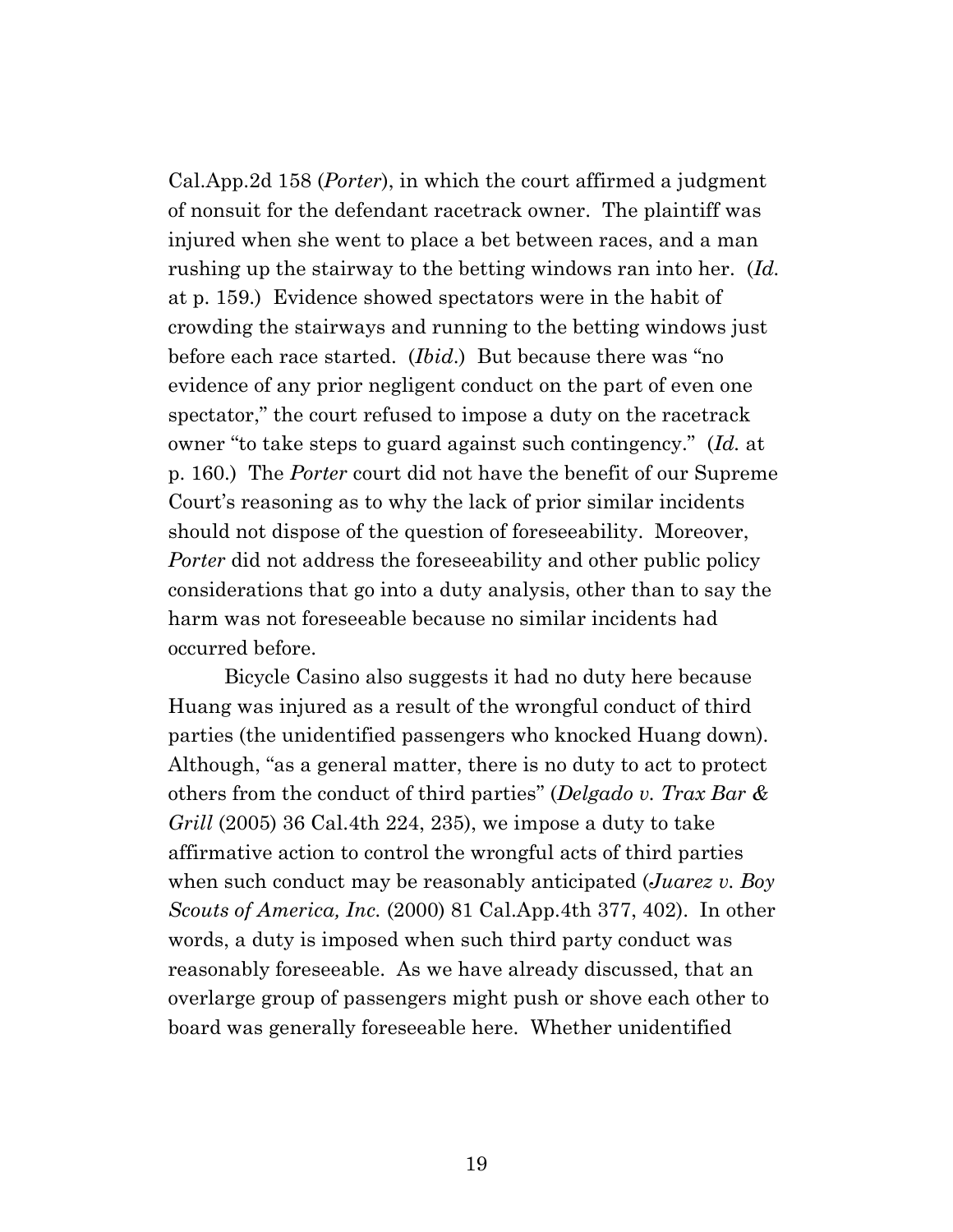passengers might be primarily or partially responsible for Huang's injury, or whether she bears some responsibility for it herself, are questions for the trier of fact in considering causation. The argument does not convince us to create a categorical no-duty rule here. (*Cabral, supra*, 51 Cal.4th at p. 777.)

In sum, the foreseeability considerations weigh against the creation of a categorical exception to the duty of ordinary care in this case.

## **b. Other Public Policy Considerations**

The remaining policy considerations are " 'the moral blame attached to the defendant's conduct, the policy of preventing future harm, the extent of the burden to the defendant and consequences to the community of imposing a duty to exercise care with resulting liability for breach, and the availability, cost, and prevalence of insurance for the risk involved.'" (*Parsons*, *supra*, 15 Cal.4th at p. 473.) Along with foreseeability, the extent of the burden to the defendant is the crucial consideration. (*Castaneda v. Olsher* (2007) 41 Cal.4th 1205, 1213.)

Here, the extent of the burden on Bicycle Casino weighs against the creation of a no-duty rule; that is to say, our recognition of a duty does not place a necessarily heavy burden on shuttle operators. Bicycle Casino argues imposing a duty to have safety personnel or a host on board is too costly and places too heavy a burden on society. We are not holding that shuttle operators *must* hire safety personnel to ride on shuttles in addition to the driver or provide a casino host for every ride. There are precautionary measures the shuttle operator could take short of these things that would pose little to no financial burden on it. The shuttle driver could simply inform the waiting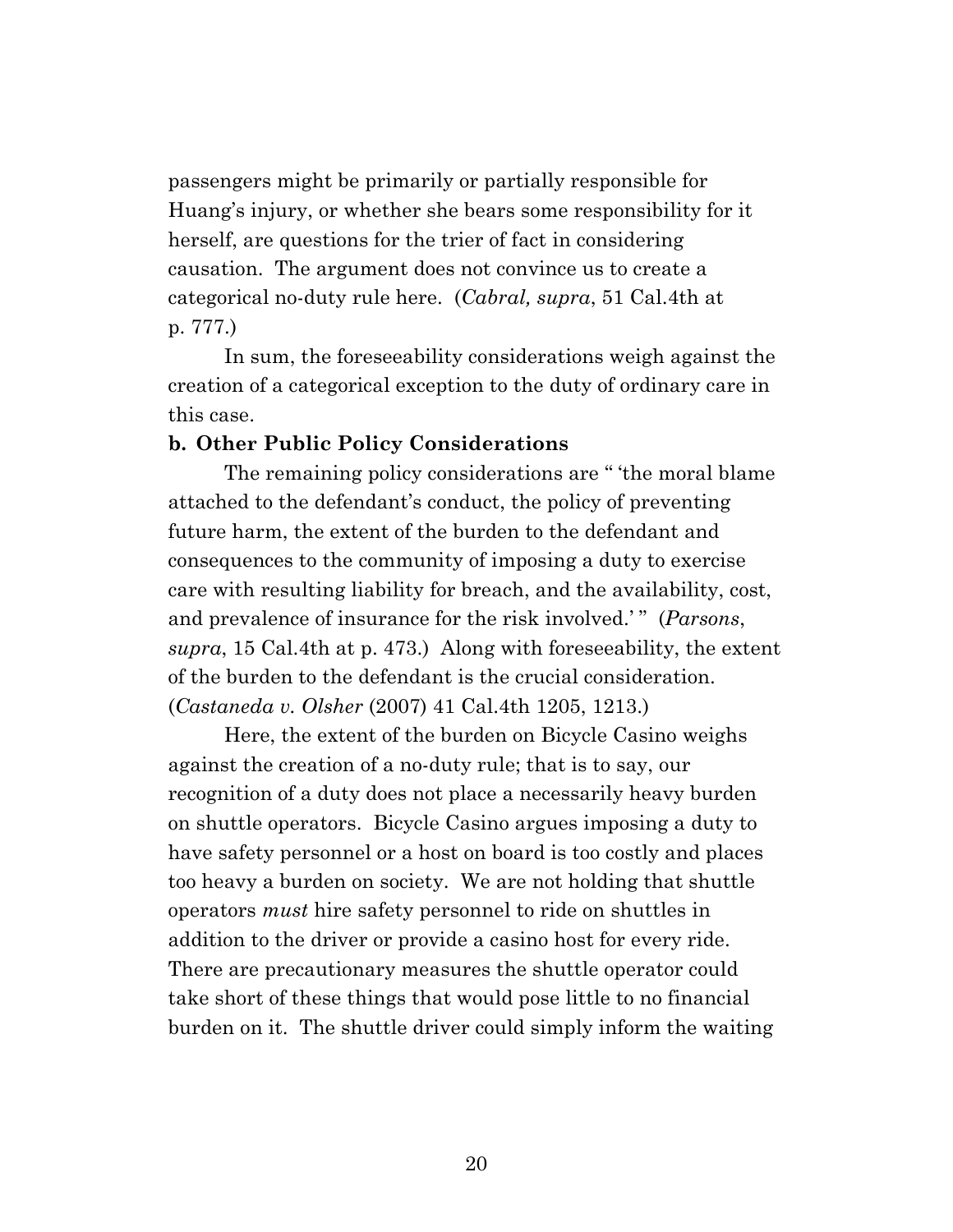crowd that no one may board unless they line up in an orderly fashion, as the casino host suggested to the driver in this case, and as the driver had apparently done on previous occasions at the host's direction. Or, notice of such a rule could be posted on the schedule the casino disburses to the targeted group of potential passengers. In the alternative, or in addition, the driver could stop as close as safely possible to large waiting crowds, so there is little or no room for the passengers to run toward the shuttle. Bicycle Casino contends such a measure would not have mattered because Huang was not injured in the run to the shuttle—she was injured as she stepped onto the shuttle stairs. But the 20-30 meter dash to the shuttle door contributed to the excitement of the crowd and made the scene at the stairs more chaotic than it needed to be. There are several inexpensive measures shuttle operators in these situations may take, and we are not suggesting that shuttle operators must take any or all of the measures we have discussed. We are not creating a new duty to have safety personnel present on all shuttles. We are merely deciding whether to create an exception to the general duty of ordinary care that all individuals must exercise in their activities. (*Cabral, supra*, 51 Cal.4th at p. 783 ["The question is not whether a *new duty* should be created, but whether an *exception* to Civil Code section 1714's duty of exercising ordinary care in one's activities, including operation of a motor vehicle, should be created."].)

The other public policy factors also do not support the creation of a no-duty rule here. A shuttle operator who negligently boards a large group of passengers does not act in an especially blameworthy manner, but such conduct is not particularly encouraged or authorized either. (*Cabral, supra*, 51

21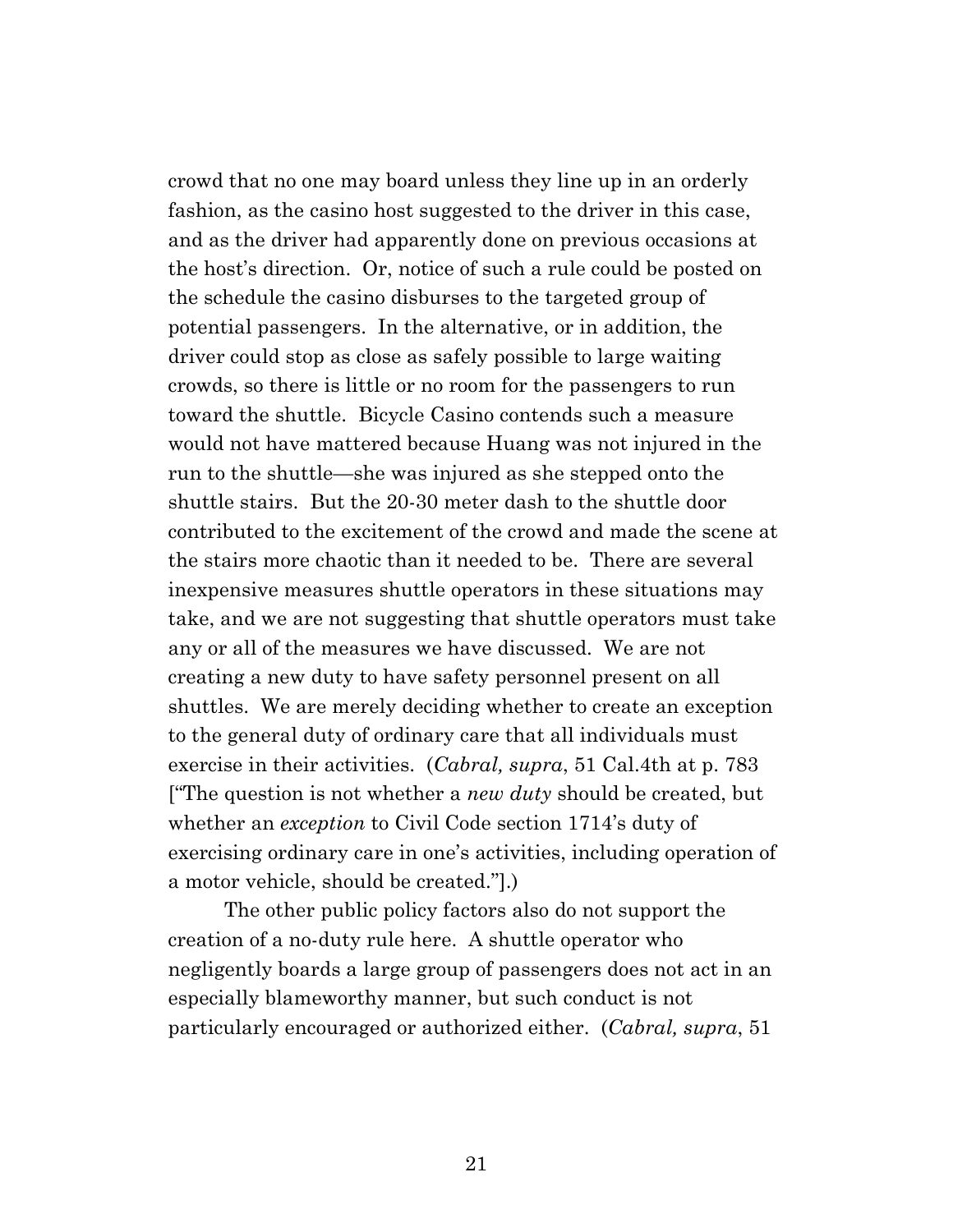Cal.4th at p. 782 [noting that the defendant's negligent conduct (stopping a truck alongside a freeway) was "hardly a heinous act, but neither does it receive any special legal protection" in sense that no state or federal law encouraged or authorized it].) Imposing a duty of ordinary care in deciding where and how to board groups of passengers with resulting liability for negligent exercise of that duty would discourage negligence and serve the policy of preventing future harm. (*Pedeferri, supra*, 216 Cal.App.4th at p. 368.)

Overall, we conclude an exception to the duty of ordinary care is not " 'clearly supported by public policy' " (*Cabral, supra*, 51 Cal.4th at p. 781), nor do foreseeability considerations support an exception. We would decline to hold Bicycle Casino had no duty of ordinary care as a matter of law. Accordingly, it was not entitled to summary judgment on this ground.**4**

## *3. Causation*

The only other ground on which Bicycle Casino moved for summary judgment was a lack of causation as a matter of law. The trial court did not reach this issue, in light of its holding on the lack of duty. We hold Bicycle Casino was not entitled to summary judgment on causation grounds.

**<sup>4</sup>** Huang argues the trial court erred in sustaining Bicycle Casino's objection to the entirety of Zemba's expert witness declaration. As with the common carrier issue, we do not rely on Zemba's declaration (see fn. [1,](#page-10-0) *ante*), and this is particularly true as to the existence of duty, which is a legal question for the court. Thus, we need not decide whether the court erred in sustaining the objection to his declaration.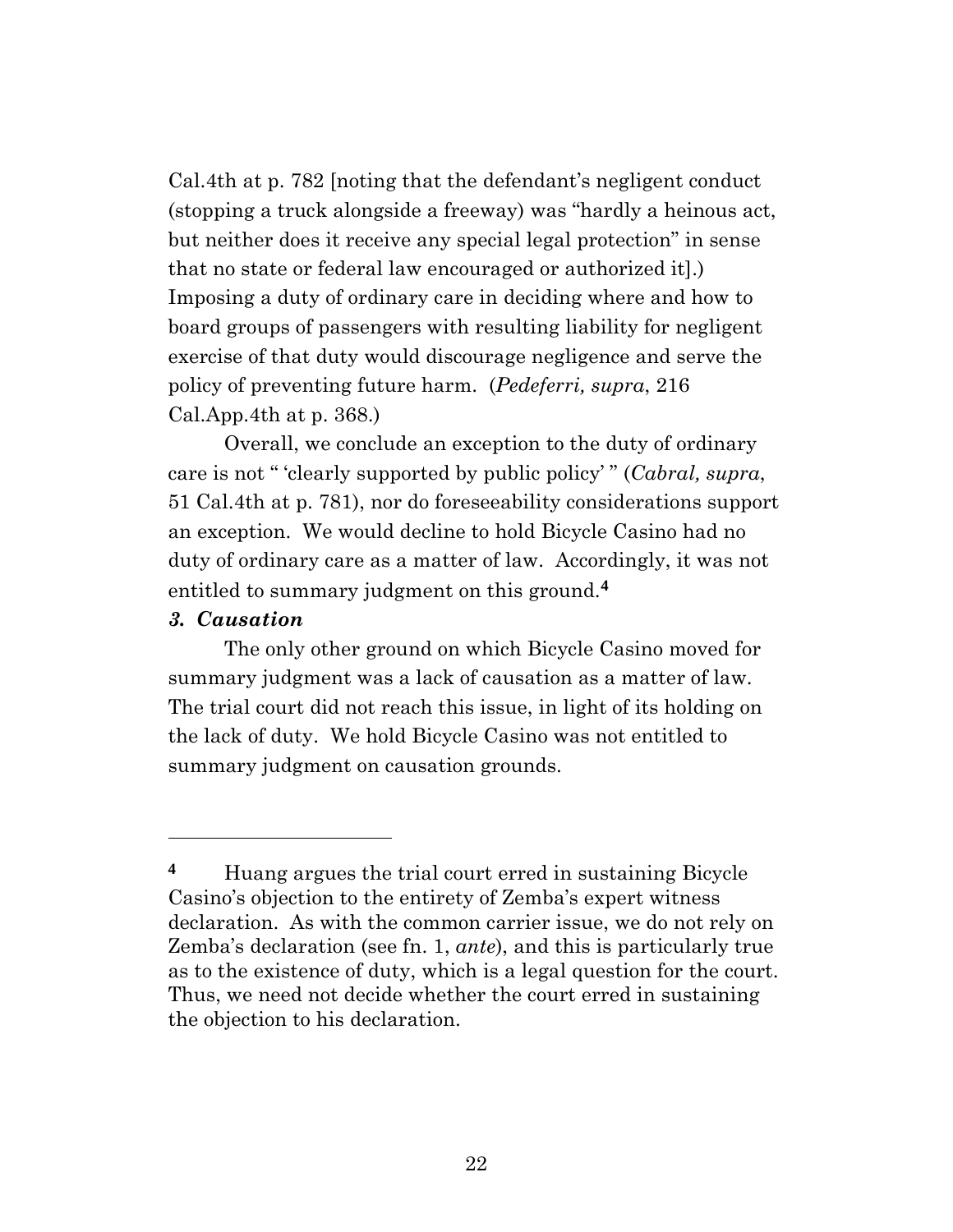The casino's argument on this issue consisted of bare assertions that Huang could not prove her injury was caused by the failure to have a guard or other employee stationed on the shuttle, the failure to have a larger shuttle with more seats available, or the driver's stopping the shuttle 30 meters away from the crowd. Similarly, Bicycle Casino's separate statement of undisputed material facts simply stated that Huang lacked evidence each of these things caused a third party patron to bump into her. While it did not rule on the causation issue, the trial court sustained Huang's objections to these statements of fact.

"Proximate cause . . . is generally a question of fact for the jury . . . ." (*Hoyem v. Manhattan Beach City Sch. Dist.* (1978) 22 Cal.3d 508, 520.) Even if another passenger's pushing and shoving knocked Huang over, Bicycle Casino is not necessarily resolved of liability. "A defendant's negligent conduct may combine with another factor to cause harm; if a defendant's negligence was a substantial factor in causing the plaintiff's harm, then the defendant is responsible for the harm; a defendant cannot avoid responsibility just because some other person, condition, or event was also a substantial factor in causing the plaintiff's harm; but conduct is not a substantial factor in causing harm if the same harm would have occurred without that conduct." (*Yanez v. Plummer* (2013) 221 Cal.App.4th 180, 187.) Moreover, a third party's conduct is a superseding force cutting off the defendant's liability only if it was unforeseeable and the injury it caused was unforeseeable under the circumstances of the case. (*Akins v. County of Sonoma* (1967) 67 Cal.2d 185, 199.) Under these principles, Bicycle Casino's motion failed to show that it did not cause Huang's